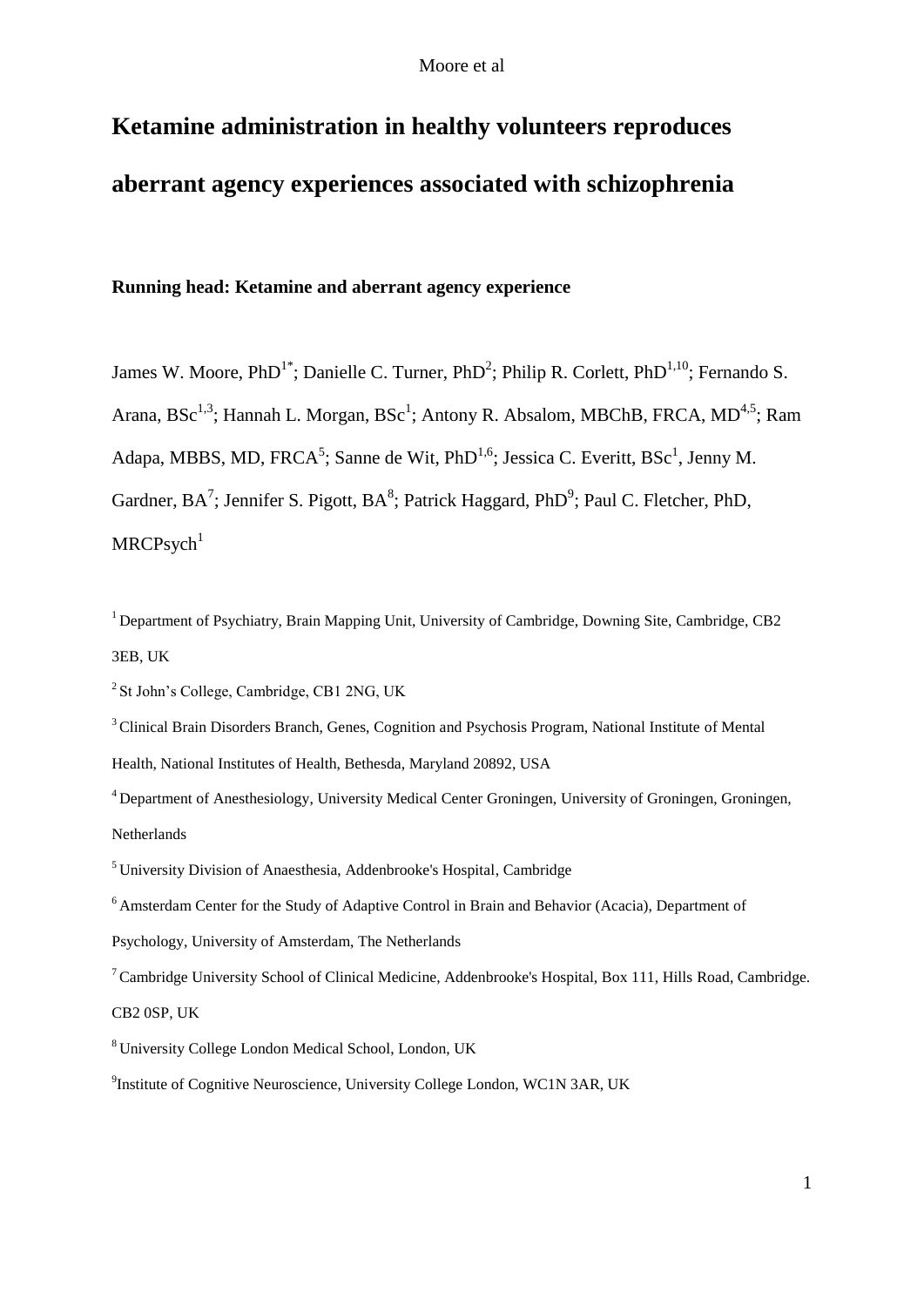<sup>10</sup> Yale University School of Medicine, Department of Psychiatry, Connecticut Mental Health Centre, Abraham Ribicoff Research Facility, 34 Park Street, New Haven, CT 06519

**Key words:** Ketamine; Schizophrenia; Sense of agency; Voluntary action; Action-outcome binding; Volition

## **\*Corresponding author:**

Dr James Moore

Department of Psychiatry

Brain Mapping Unit

Downing Site

University of Cambridge

CB2 3EB, UK

Email: jm697@cam.ac.uk

Telephone: 00 44 (0)1223 764674

*In press, uncorrected proof – Cognitive Neuropsychiatry* **(2011)**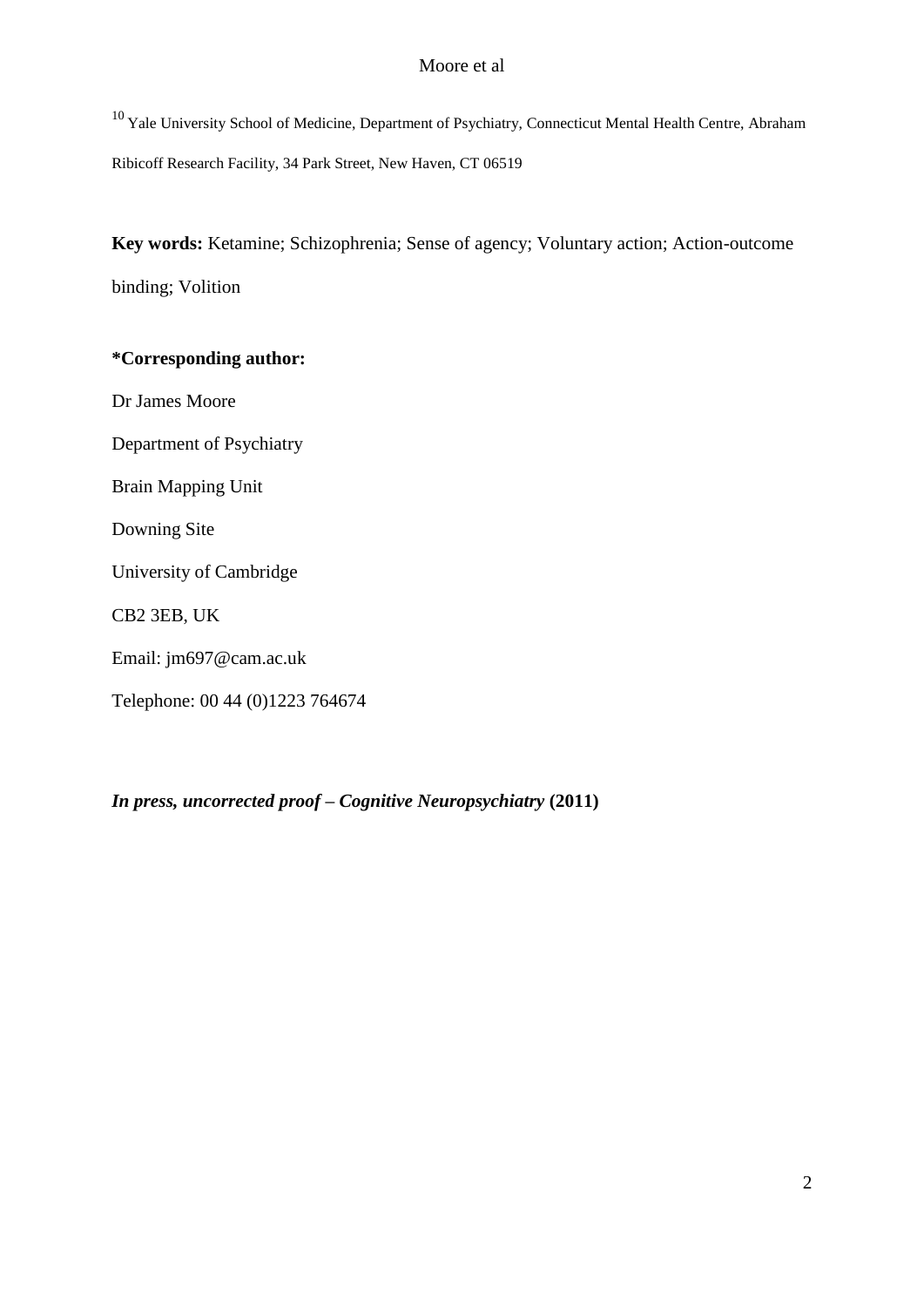**Acknowledgements:** This work was supported by the Wellcome Trust and the Bernard Wolfe Health Neuroscience fund. It was carried out at the Wellcome Trust Clinical Research Facility (Addenbrooke's Hospital, Cambridge) and within the Behavioral and Clinical Neurosciences Institute, jointly supported by the Medical Research Council and the Wellcome Trust. JM and PCF had full access to all of the data in the study and take responsibility for the integrity of the data and the accuracy of the data analysis.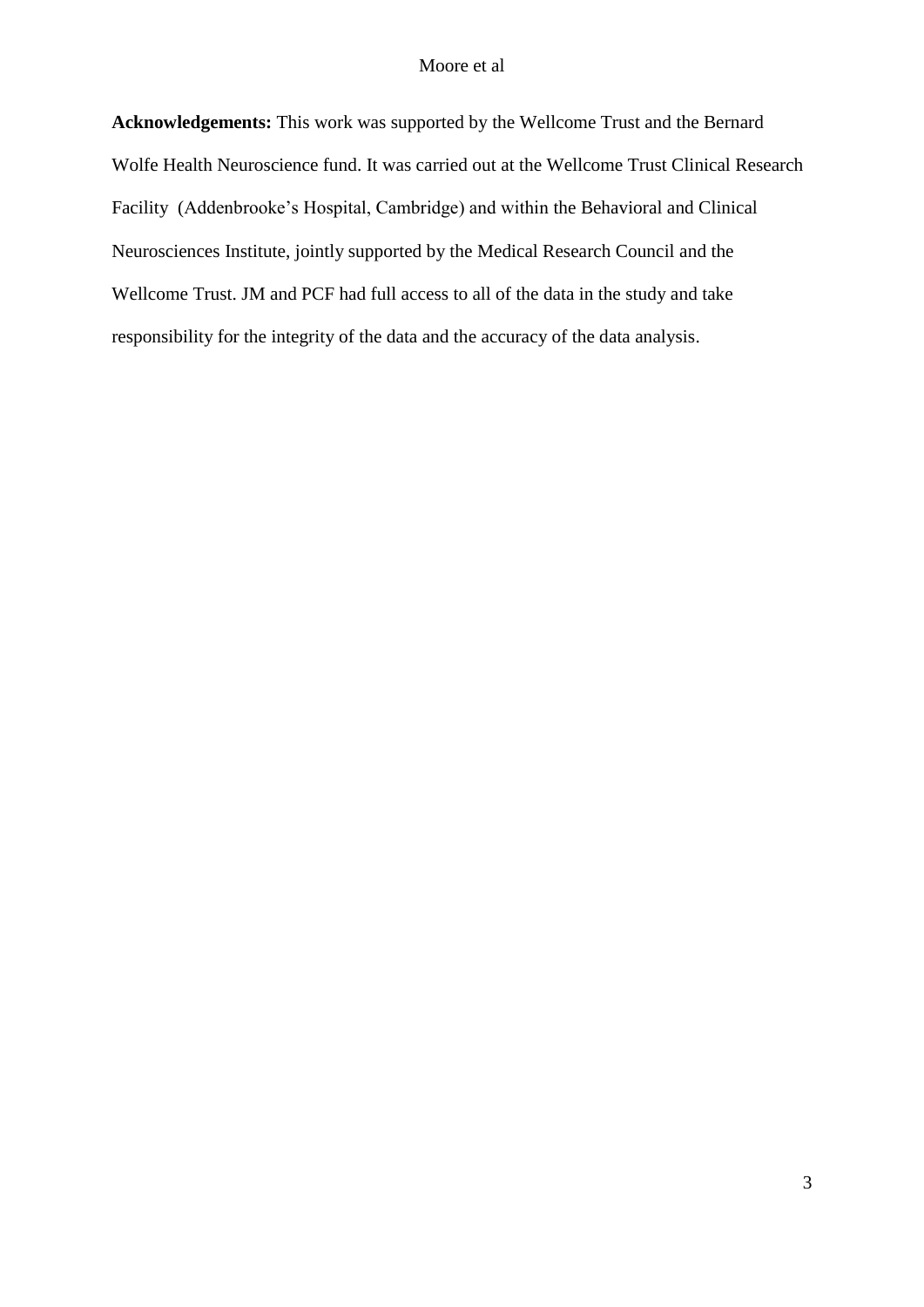## **Abstract**

**Introduction:** Aberrant experience of agency is characteristic of schizophrenia. An understanding of the neurobiological basis of such experience is therefore of considerable importance for developing successful models of the disease. We aimed to characterise the effects of ketamine, a drug model for psychosis, on sense of agency (SoA). SoA is associated with a subjective compression of the temporal interval between an action and its effects: this is known as "intentional binding". This action-effect binding provides an indirect measure of SoA. Previous research has found that the magnitude of binding is exaggerated in patients with schizophrenia. We therefore investigated whether ketamine administration to otherwise healthy adults induced a similar pattern of binding. **Methods:** 14 right-handed healthy participants (8 female; mean age 22.4 years) were given low-dose ketamine (100 ng/mL plasma) and completed the binding task. They also underwent structured clinical interviews. **Results:** Ketamine mimicked the performance of schizophrenia patients on the intentional binding task, significantly increasing binding relative to placebo. The size of this effect also correlated with aberrant bodily experiences engendered by the drug. **Conclusions:** These data suggest that ketamine may be able to mimic certain aberrant agency experiences that characterise schizophrenia. The link to individual changes in bodily experience suggests that the fundamental change produced by the drug has wider consequences in terms of individuals' experiences of their bodies and movements.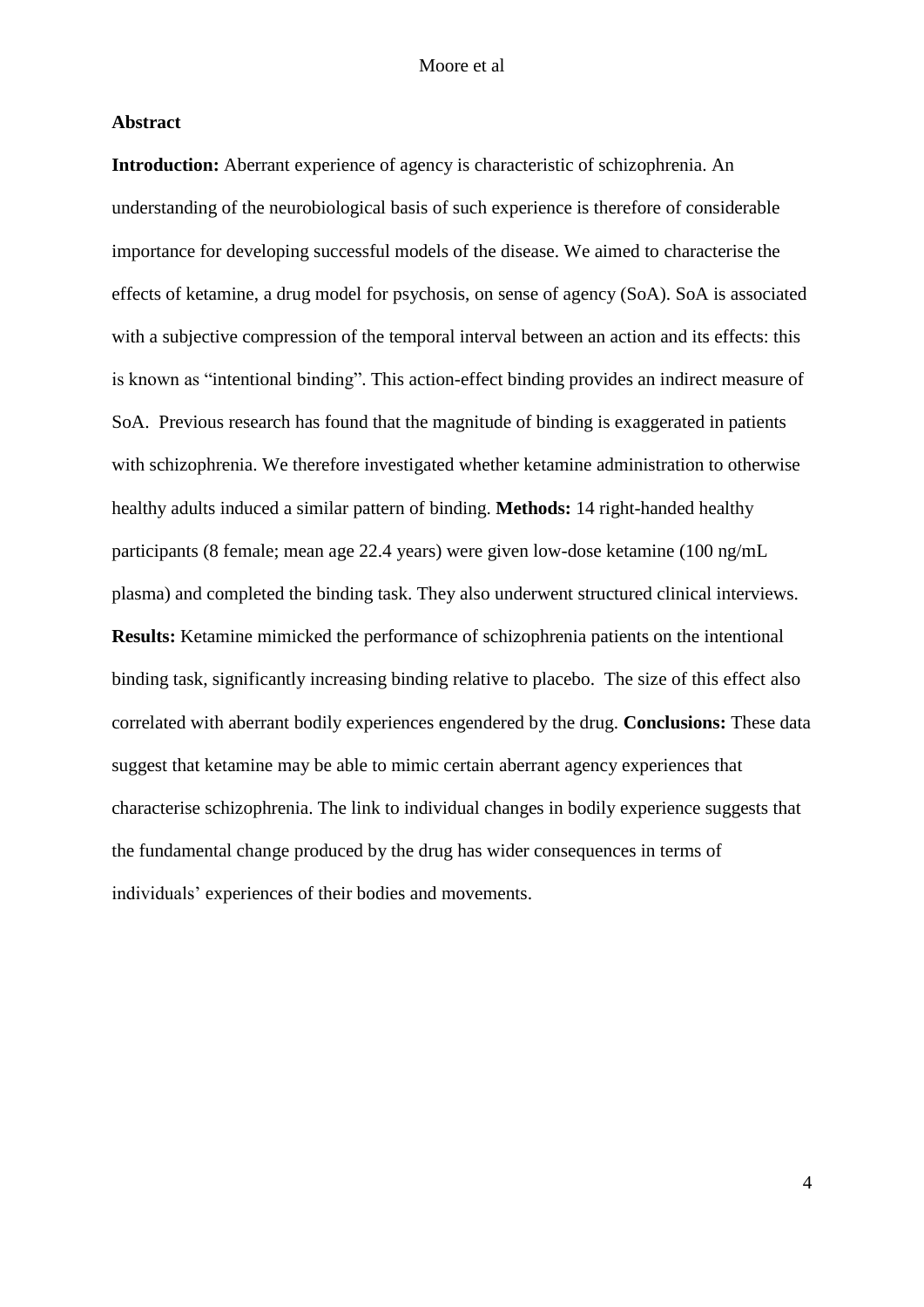## **Introduction**

Administration of the anaesthetic agent, ketamine, to healthy participants produces a state that resembles schizophrenia (Ghoneim, Hinrichs, Mewaldt, & Petersen, 1985; Krystal et al., 1994;Lahti, Weiler, Tamara Michaelidis, Parwani, & Tamminga, 2001). Although there are notable differences between the ketamine state and established schizophrenic illness (for example, ketamine does not reliably produce auditory hallucinations; Fletcher & Honey, 2006), ketamine does produce a range of symptoms associated with endogenous psychosis, including perceptual changes, ideas of reference, thought disorder and some negative symptoms (Ghoneim et al., 1985; Krystal et al., 1994; Lahti et al., 2001; Pomarol-Clotet et al., 2006; Morgan, Mofeez, Brandner, Bromley, & Curran, 2004; Mason, Morgan, Stefanovic, & Curran, 2008). In addition, a number of cognitive changes produced by ketamine are comparable to those seen in schizophrenia (e.g. learning: Corlett et al., 2007; memory: Fletcher & Honey, 2006; attention: Oranje et al., 2000; language: Covington et al., 2007). Overall, the effects of ketamine are most strikingly characteristic of the earliest stages of psychosis (Corlett, Honey, & Fletcher, 2007). Moreover, ketamine causes changes in brain activity that overlap with those reported in schizophrenia (Vollenweider et al., 1997; Vollenweider, Leenders, Oye, Hell, & Angst, 1997; Breier, Malhotra, Pinals, Weisenfeld, & Pickar, 1997; Corlett et al., 2006). An important next step is to explore the effects of ketamine in greater detail and to exploit the potential that this approach offers for relating cognitive-behavioural function to subjective experiences in psychosis.

Schizophrenia is associated with important changes in the experience of voluntary action such as those that occur in delusions of control (Frith, 1992). Although it has received little formal documentation, ketamine also, in our experience, alters the way that participants experience their own actions. For example, participants sometimes report that they don't feel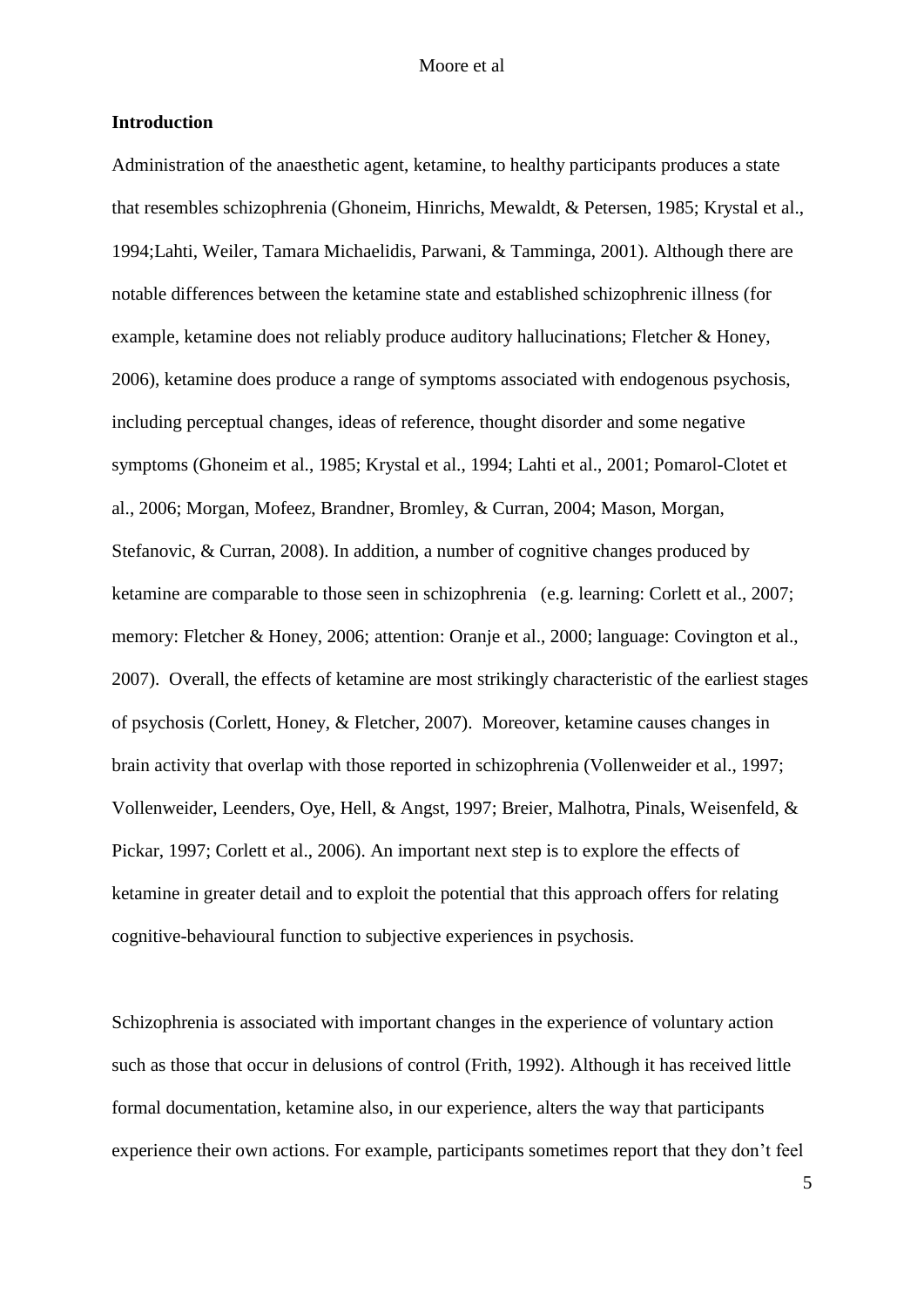fully in control of their own actions ("I don't feel in control of my muscles...", and "...as though someone else was controlling my movements";Pomarol-Clotet et al., 2006). Given these observations, together with the perceptuomotor abnormalities in schizophrenia, the current study was set up to characterise the effects of ketamine on a task examining voluntary actions and their sensory consequences.

Sense of agency (SoA) refers to the experience of initiating and controlling voluntary action to achieve effects in the outside world. Sense of agency is a background feeling that accompanies most of our actions. Perhaps because of its ubiquity, it has proved difficult to isolate and measure experimentally. Recently, action-related changes in time perception have been proposed as a proxy for SoA (Haggard, Clark, & Kalogeras, 2002; Moore & Haggard, 2008; Moore, Lagnado, Deal, & Haggard, 2009).

Situations that elicit SoA are associated with systematic changes in the temporal experience of actions and outcomes: there is a subjective compression of the interval between the action and the outcome. This relation between SoA and subjective time is revealed in the intentional binding paradigm developed by Haggard et al (2002). In an agency condition, in which participants' actions produced outcome tones, participants judged the time of an action or the time of the subsequent tone, in separate blocks of trials. Actions were perceived as occurring later in time compared to a non-agency (baseline) condition in which participants' actions did not produce tones. In addition, a tone that followed the action was perceived as occurring earlier in time compared to a non-agency (baseline) condition involving tones but no actions. Importantly, these shifts were only found for voluntary actions: when the outcome was caused by an involuntary movement the reverse pattern of results was observed (actions perceived earlier and outcomes perceived later than their respective baseline estimates).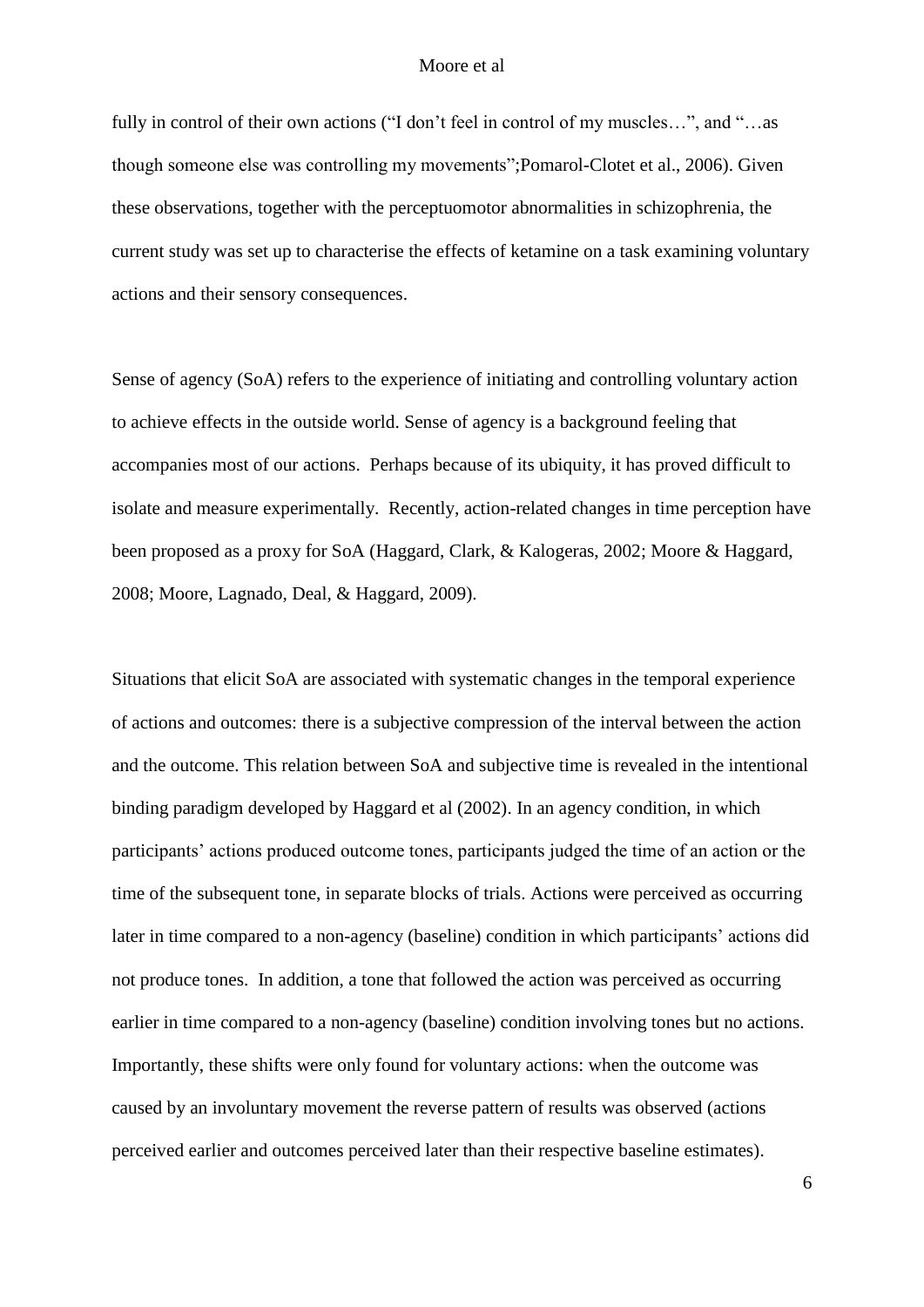Increased SoA is therefore associated with a later awareness of the action, and an earlier awareness of the outcome. This effect is robust and has been consistently replicated (see, for example, Tsakiris & Haggard, 2003; Engbert & Wohlschläger, 2007; Engbert, Wohlschläger, & Haggard, 2008; Moore, Wegner, & Haggard, 2009). It has also been shown that these changes in the subjective experience of time correlate with explicit higher-order changes in the sense of agency, as measured using subjective rating scales (Ebert & Wegner, 2010; Moore & Haggard, 2010). In this way, intentional binding offers a precise, implicit measure of SoA.

Of primary interest to the present study is the fact that the binding effect, defined as the temperal attraction between voluntary action and outcome, is *greater* in people with schizophrenia (Haggard, Martin, Taylor-Clarke, Jeannerod, & Franck, 2003; Voss et al., 2010)*.* That is, people with schizophrenia show increased intentional binding. Our principal aim here was to determine whether ketamine also induced increased binding, as previously reported in schizophrenia.

We also investigated the relationship between this implicit measure of SoA and subjective experiences of dissociation and psychotic-like phenomena produced by the drug as measured using the Clinician-Administered Dissociative States Scale (CADSS; Bremner et al., 1998). Here we focussed our analysis on changes in the subjective experience of one's own body, since sense of ownership (SoO) over one's body and SoA may be related. For example, in healthy individuals SoA for a voluntary action may strongly depend on a SoO (Gallagher, 2000; Gallagher, 2007; Tsakiris, Schütz-Bosbach, & Gallagher, 2007). The reverse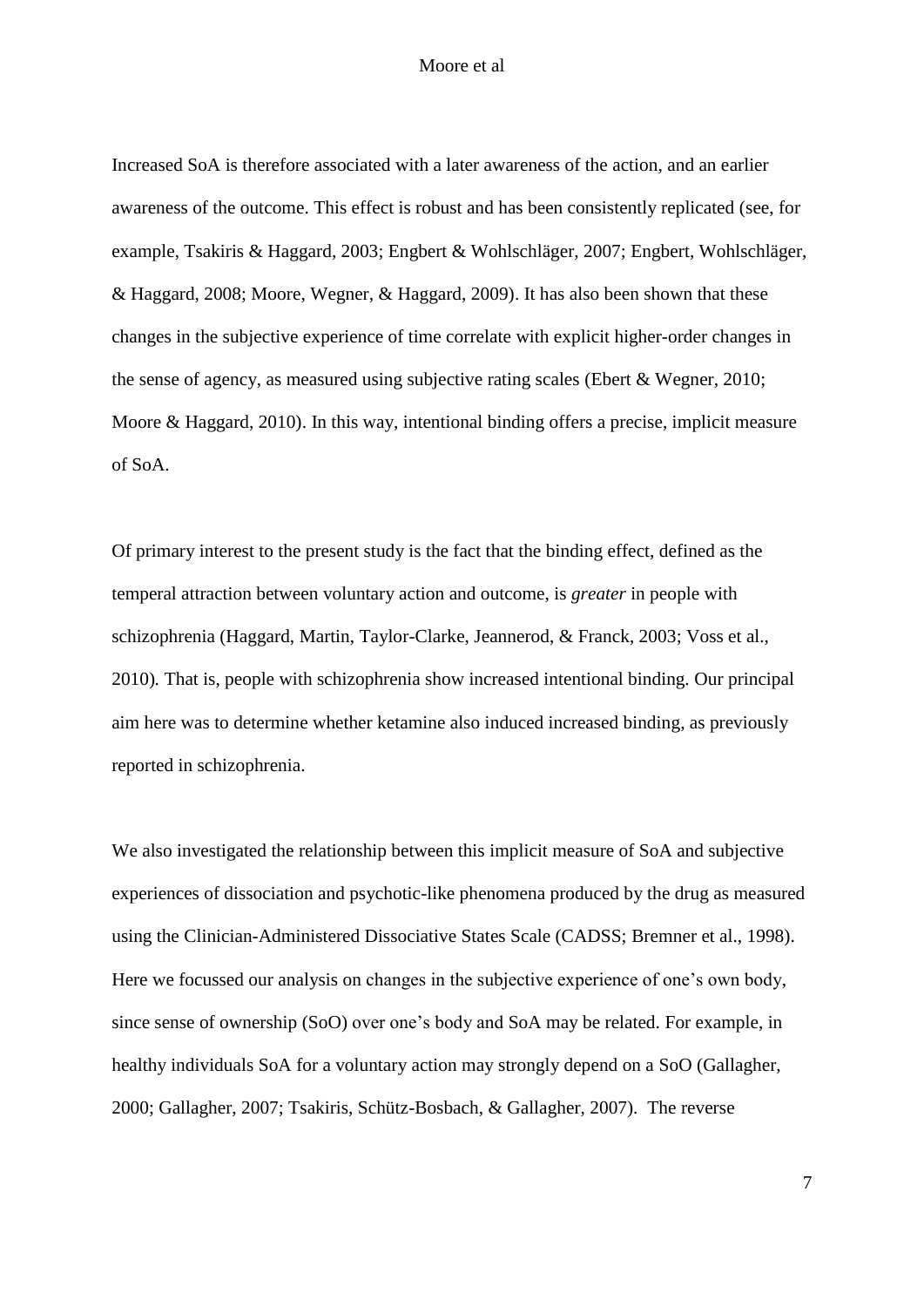relationship may also hold, whereby the neurocognitive processes that give rise to sense of agency also contribute to SoO (Tsakiris, Prabhu, & Haggard, 2006).

Dissociative symptoms, such as depersonalisation, are a common effect of the ketamine challenge (Goff & Coyle, 2001). Furthermore, there is frequent co-occurrence of depersonalisation and abnormal bodily experience (Sierra, Baker, Medford, & David, 2005; Simeon et al., 2008). Although not typically associated with established schizophrenic illness, depersonalisation appears to be associated with the schizophrenia prodrome (Krystal et al., 1994; Goff & Coyle, 2001). Therefore, given the link between bodily experience and sense of agency, and the common disruption of bodily experience engendered by the ketamine challenge, the body perception subscale on the CADSS questionnaire was of primary interest.

## **Materials and Methods**

## *Participants*

18 right-handed healthy volunteers were recruited (8 female; mean age 22.4 (19-26; mean NART IQ (114 (+/-7))). The study was approved by Addenbrookes NHS Trust Research Ethics Committee. Participants provided written, informed consent.

One participant was excluded from the analysis on the basis of a pre-existing history of psychiatric illness (although all participants were screened for the presence of psychiatric illness in themselves and relatives prior to taking part in the study, this participant only disclosed this information after testing). Three participants failed to complete the intentional binding task owing to nausea produced by the drug infusion. Therefore, 14 participants were included in the final analysis.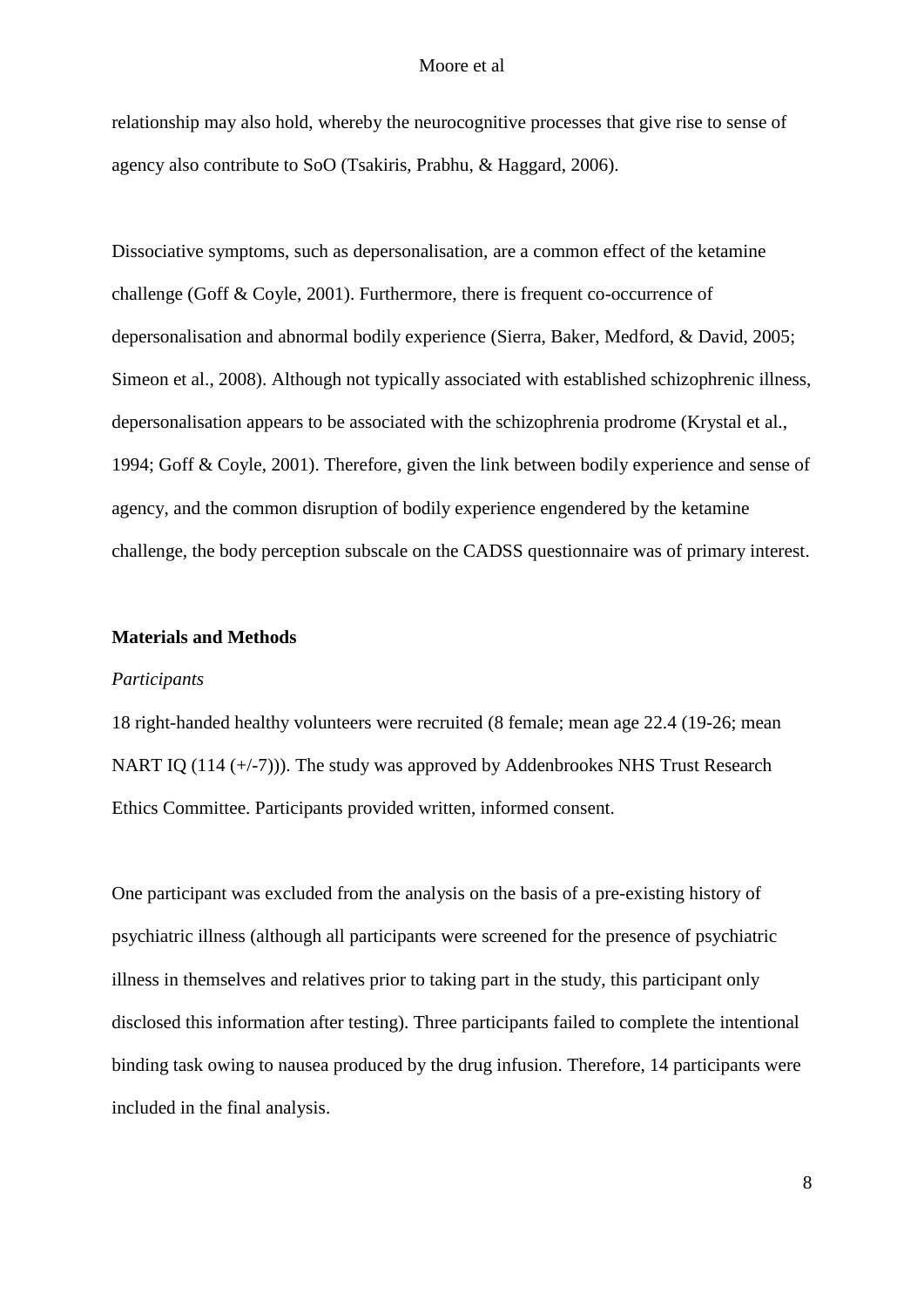These same participants also completed other cognitive tasks, unrelated to SoA, during infusion. It is planned to publish those results elsewhere.

## *Experimental design*

The study used a double-blind, placebo-controlled, randomised, within-subjects design.

## *Infusion protocol*

Participants were administered placebo (saline) or racemic ketamine (2 mg/mL) as an intravenous infusion using a target-controlled infusion system comprising a computer which implemented Stanpump software (S Shafer; http://www.opentci.org/doku.php?id=code:code) to control a syringe driver infusion pump (Graseby 3500; Graseby Medical Ltd, Watford, United Kingdom). Stanpump was programmed to use a 2-compartmental pharmacokinetic model (Rigby-Jones, Sneyd & Absalom, poster presentation), to implement a complex infusion profile designed to achieve pre-specified plasma ketamine concentrations.

During the *drug* session, participants received first low-dose ketamine (plasma target 100ng/mL) and then higher dose (plasma target 200ng/mL). The intentional binding task was completed at the low dose. Drug and placebo sessions were separated by at least one week. Participants also underwent a clinical rating (see below). The order of drug and placebo visits was counterbalanced across all 18 participants initially recruited. Of the 14 participants who were included in the final analysis, 8 participants completed the ketamine session first.

*Intentional binding (see Figure 1)*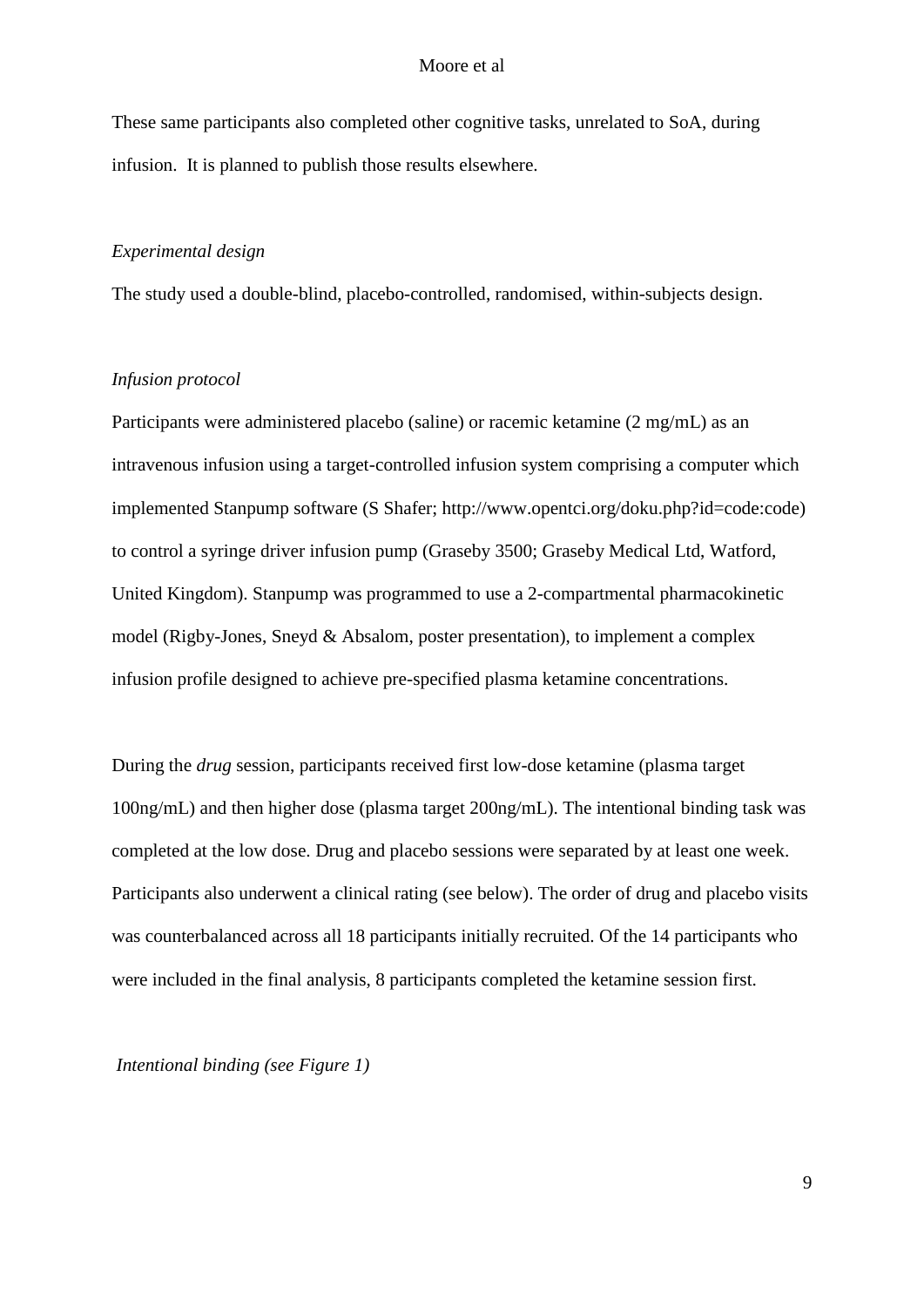Participants watched a computer screen on which a hand rotated around a clock-face (marked at conventional "5-minute" intervals). Each full rotation lasted 2560ms. In the *agency* condition, participants pressed a key with their right index finger at a time of their choosing. This key press produced a tone after a delay of 250ms. The clock-hand continued rotating for a random period of time (between 1500ms and 2500ms). This ensures that the finishing position of the clock-hand is not informative with respect to where it was when the action or tone occurred (see Libet, Gleason, Wright, & Pearl, 1983). When the hand stopped rotating participants verbally reported the time of their key press or the subsequent tone. These judgements were blocked, so participants only made a single type of estimate on each trial in each block. To make the time estimates, participants reported the position of the hand on the clock face when they either pressed the key or heard the tone. Participants completed a block of 20 action estimate trials and a block of 20 tone estimate trials.

They completed two further 20 trial *baseline* blocks of time estimates. In one block (*baseline action*) participants pressed the key at a time of their choosing. However, the key press never produced a tone, and on each trial participants reported the time of the key press. In the other block (*baseline effect*) participants made no key presses. Instead, a tone would sound at a random time on each trial and participants reported the time of the tone. The order of agency and baseline blocks was randomised anew for each participant. All blocks (baseline and agency) were performed during the drug/ saline infusion.

For our analysis we calculated an overall measure of intentional binding. We first calculated the binding effect for actions and tones individually. Action binding is found by subtracting the mean time estimate in the *baseline action* condition from the mean time estimate of actions in the *agency* condition. Tone binding is found by subtracting the mean time estimate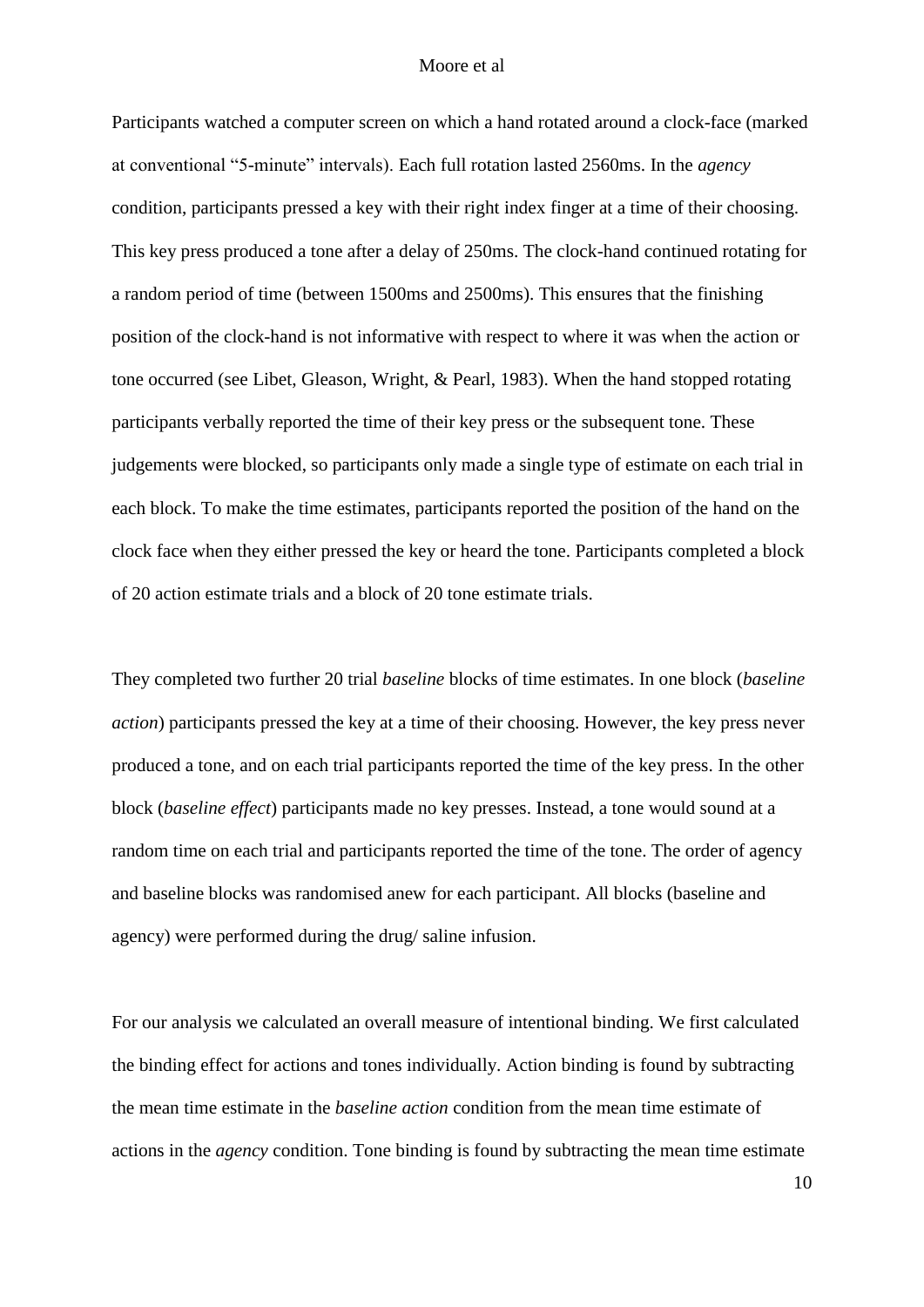in the *baseline tone* condition from the mean time estimate of tones in the *agency* condition. The overall measure of intentional binding was calculated by combining action and tone binding (i.e. action binding minus tone binding). To determine the effect of ketamine on intentional binding (and therefore SoA), this overall measure of intentional binding was compared within subjects (ketamine vs. placebo; paired-samples t-test).

## *[Figure 1 about here]*

## *Clinical assessment*

The Clinician-Administered Dissociative States Scale (CADSS; Bremner et al., 1998) was administered at both 100ng/mL and 200ng/mL.There are five subscales, each of which consists of items (questions), and participants' responses are coded on a 5-point scale (0: "Not at all" through to 4: "Extremely"). As discussed, our analysis focussed primarily on the *body perception* category. We assessed the strength of correlation between scores on items relating to body perception at 100ng/mL with binding on ketamine.

## **Results**

During the intentional binding task the target plasma ketamine concentration was 100 ng/mL, and the mean  $\pm$  SD measured ketamine plasma concentration was  $157 \pm 36$  ng/mL.

## *Ketamine effects on intentional binding*

Table 1 presents the binding effects for key presses and tones (mean shifts from baseline) for the 14 participants who completed the task. These data show that in the agency conditions on both placebo and ketamine, key presses were bound towards tones and tones were bound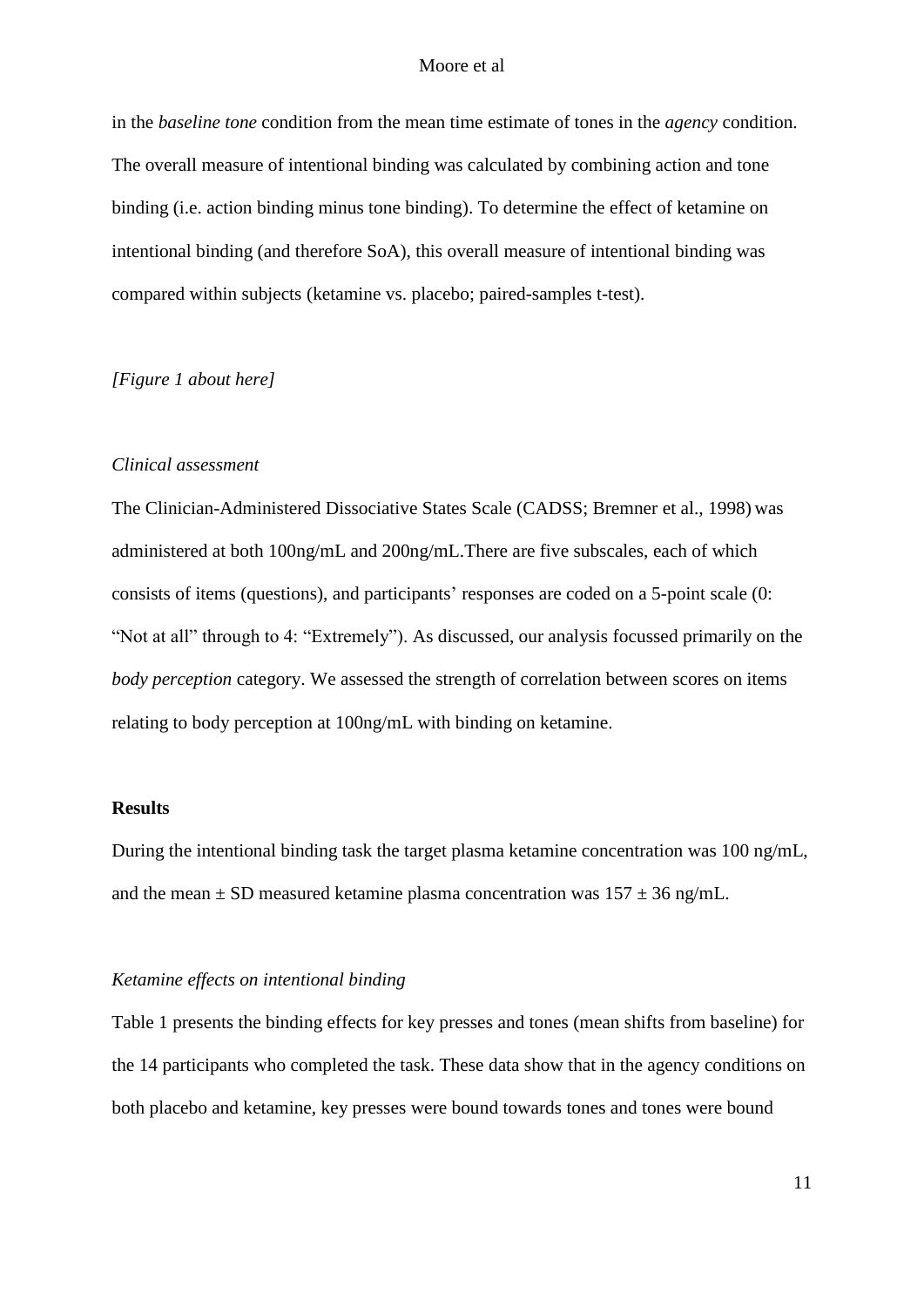back towards key presses. This is consistent with the intentional binding effect, as previously reported (e.g. Haggard et al., 2002; Moore & Haggard, 2008; Engbert et al., 2008).

#### *[Table 1 about here]*

Table 1 (final column) also presents the overall binding measure (key press binding minus tone binding). These data show that overall binding was greater under ketamine compared with placebo. A paired-samples t-test revealed that this difference was significant,  $t(13) =$ 2.79, p = .008 (1-tailed). Follow-up paired sample t-tests suggest that this difference is due to differences in binding for actions towards tones, t (13), = 2.35, p = .036 (2-tailed) rather than differences in binding for tones towards actions,  $t(13) = .242$ ,  $p = .812$  (2-tailed). Furthermore, this exaggerated binding appears to be driven by changes in baseline action judgements; isolated actions on ketamine were perceived as occurring significantly earlier than on placebo, t (13) = 2.59, p = .023 (2-tailed). Intentional binding is an implicit measure of SoA. These findings therefore suggest that SoA is exaggerated under ketamine, which is consistent with previous data on patients with schizophrenia (Haggard et al., 2003; Voss et al., 2010).

## *The relation between binding and body perception*

We also examined the strength of correlation between binding on ketamine and scores on the CADSS assessment. The overall main effect of ketamine was generated by changes in action binding. Therefore, our correlations were based on this binding measure. There was no significant correlation between action binding and the overall CADSS score ( $r = .197$ ,  $p =$ 499; 2-tailed). Further analyses focussed on the body perception subscale. There was a significant positive correlation between action binding and item 6 on the CADSS which asks,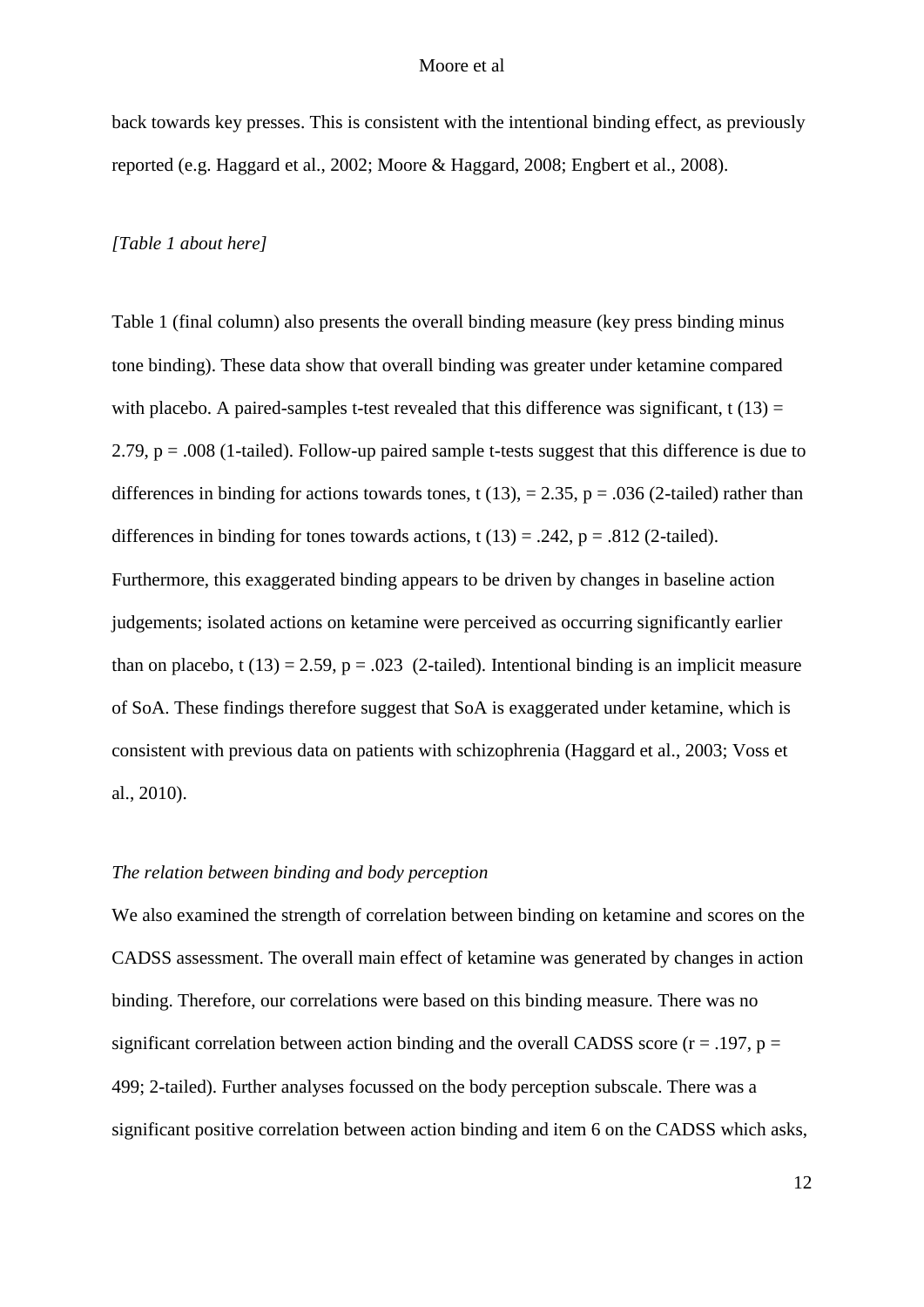"Do you feel disconnected from your own body?"  $(r = .549, p = .042; 2$ -tailed – see Figure 2). This suggests that the more participants felt disconnected from their bodies on ketamine, the greater the intentional binding effect. There was no significant correlation between action binding and item 7 on the CADSS which asks "Does your sense of your own body feel changed: for instance, does your own body feel unusually large or unusually small?"  $(r =$ .208,  $p = .476$ ; 2-tailed).

## *[Figure 2 about here]*

## *Control analyses*

The CADSS questionnaire also measures changes in time perception. Given the temporal nature of our SoA measure we investigated the putative relation between binding and general changes in time perception. There were no significant correlations between action binding and time perception items on the scale (item 1 'Do things seem to be moving in slow motion?':  $r = 198$ ,  $p = .498$ ; item 12 'Does this experience seem to take much longer than you would have expected?':  $r = -0.337$ ,  $p = 0.238$ ; item 13 'Do things seem to be happening very quickly, as if there is a lifetime in a moment?':  $r = .265$ ,  $p = .360$ ). This suggests that changes in action binding were not related to general changes in the subjective experience of time.

To determine the presence of possible drug order effects in our data we compared mean overall binding on ketamine vs. placebo, introducing 'order' (ketamine first vs. placebo first) as a between subjects variable. We found no significant main effect of 'order',  $F(1,12)$  = .381,  $p = .548$ , and no significant interaction,  $F(1,12) = .889$ ,  $p = .364$ . This suggests that changes in binding were not linked to drug order.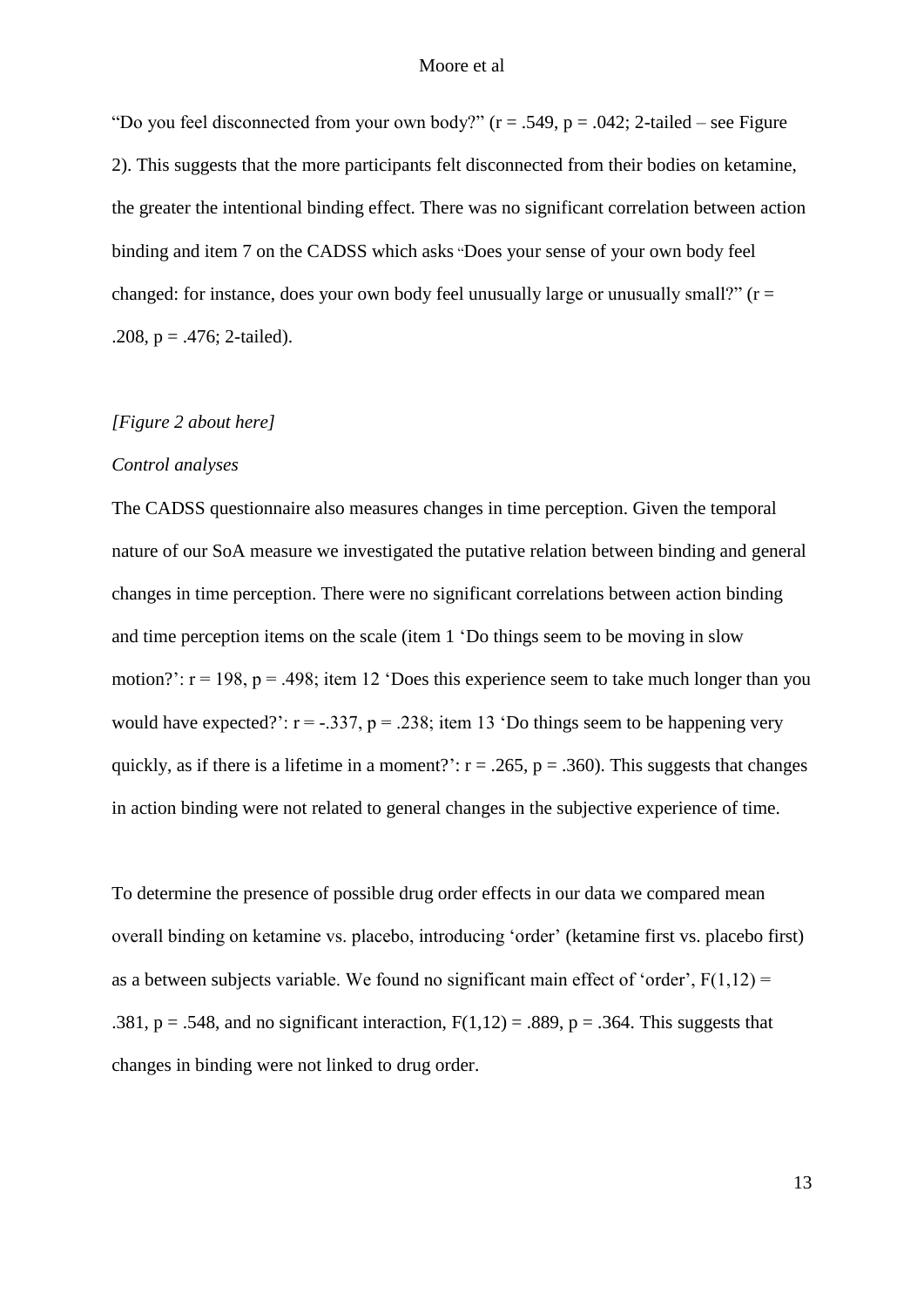We also compared standard deviations of time estimates across repeated trials. These provide a measure of perceptual timing variability, with higher standard deviations reflecting inconsistent timing performance. This may indicate difficulty in using the clock for timing judgements, erratic allocation of attention either to the action/ tone or to the clock, or general confusion. The increase in binding on ketamine was driven by differences in the binding of actions towards tones, so we focus on standard deviation of *action* time estimates. On ketamine the mean standard deviation was 77ms (SD 32) while on placebo it was 67ms (SD 18). Despite the numerical increase, the difference in mean standard deviation was not significant,  $t(13) = 1.149$ ,  $p = .271$  (2-tailed). This suggests that changes in action binding were not related to general changes in timing ability.

In a final control analysis we investigated whether there was a significant reduction in the speed of the self-paced response on ketamine, as it could be that changes in binding are related to changes in motor function. On ketamine the mean response latency was 3798ms (SD 1580) while on placebo it was 3538ms (SD 1160). Despite the numerical increase in response latency, this difference was not significant,  $t(13) = .945$ ,  $p = .362$  (2-tailed). This suggests that changes in action binding were not related to changes in motor function (as measured by the response latency).

## **Discussion**

We investigated whether the psychotomimetic effects of ketamine extend to producing aberrant agency experiences associated with schizophrenia. On the intentional binding task under placebo conditions, the expected binding effect (a compression of the subjective interval between action and outcome; Haggard et al., 2002) was observed. Under ketamine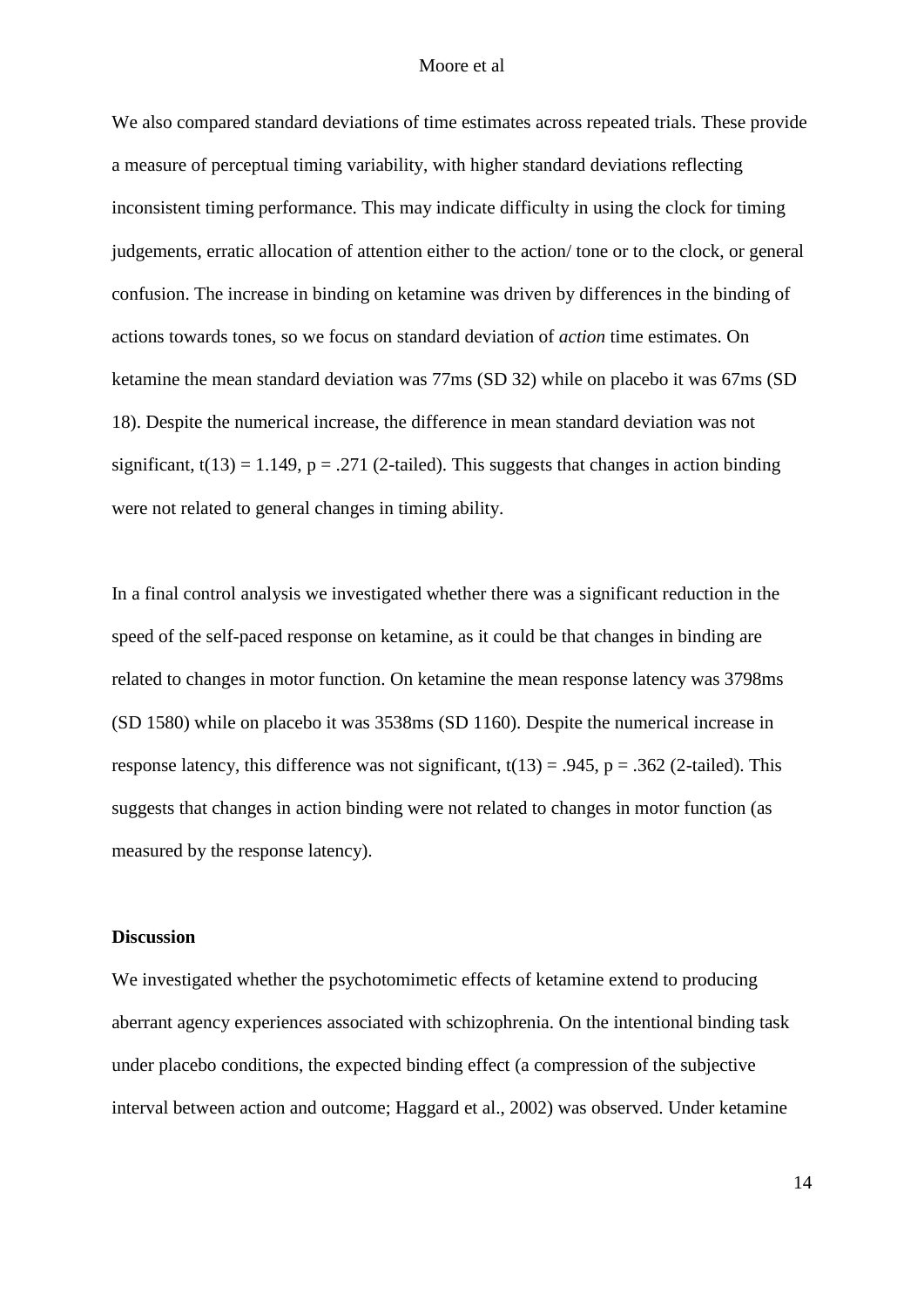this effect was exaggerated, as has been previously reported in people with schizophrenia (Haggard et al., 2003; Voss et al., 2010).

The effect of ketamine on action-outcome binding is intriguing: the exaggerated effect was driven primarily by an increase in binding of actions towards the tone, rather than binding of tones back towards actions. Action binding represents the difference between action time estimates in the *agency* condition and action time estimates in the *baseline* condition. Previous studies have found that the experience of isolated action, as in the baseline condition, is anticipatory: on average, participants are aware of moving slightly before the actual onset of movement (Libet et al., 1983; Haggard, Newman, & Magno, 1999). This suggests that motor experience in this context is not based on feedback generated by the actual movement itself. If it were, one would expect a slightly delayed awareness of moving owing to inherent delays in the transmission of sensory information to the brain (Obhi, Planetta, & Scantlebury, 2009). Instead, it has been proposed that the experience of isolated action is linked to processes occurring prior to movement onset (Haggard, 2003). In our data, the baseline experience of action on ketamine was significantly earlier than on placebo, while the baseline action awareness on placebo was, unusually, slightly delayed relative to the actual key press. This pattern of results suggests that the drug may have exaggerated the putative influence of action preparation on the experience of action.

However, whilst baseline action experience is generally anticipatory, the intentional binding effect in healthy adults shows that *causing* an external event through one's own actions (as in our *agency* condition) draws the temporal experience of action towards that event (Haggard et al., 2002; Engbert & Wohlschläger, 2007; Moore & Haggard, 2008; Moore et al., 2009). It is this shift in action experience that represents the binding effect for actions, and it was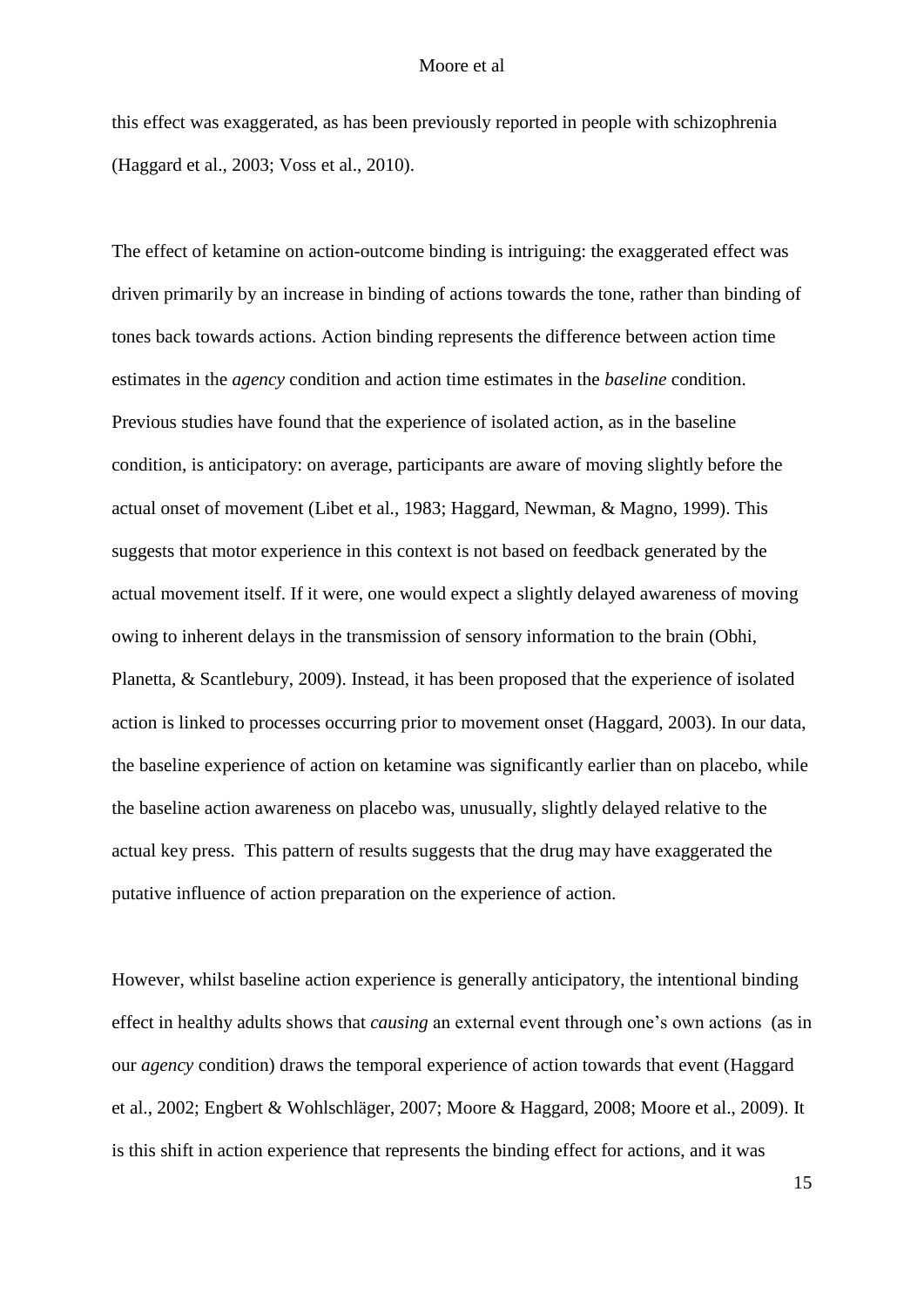present on both placebo and ketamine. However, the magnitude of the shift was significantly greater on ketamine. It appears, therefore, that the presence of the tone exerted a particularly strong influence on action experience. In short, although ketamine has a strong effect on action experience when the action occurs without a perceptual consequence, we cannot interpret the drug's effect merely in terms of this baseline action experience. Rather, the significantly greater subjective shift, on ketamine, in the experience of action towards the tone means that a full explanation of the effects of ketamine must take into account the experience of action in both the absence and the presence of the tone.

Thus, bringing together the key results from the intentional binding task, ketamine appears to boost the influence of action preparation on action awareness, but also to boost the influence of the effects of action (a tone) on action awareness. This combination may seem paradoxical. However, several results suggest that the action experience is in fact a synthesis of a range of different events occurring over an extended time period between preparation and consequence (Haggard, Cartledge, Dafydd, & Oakley, 2004; Haggard, 2005; Lau, Rogers, & Passingham, 2007;Moore & Haggard, 2008; Banks & Isham, 2009; Moore et al., 2009). In normal circumstances action awareness is likely to be the result of integration of efferent and afferent processes in the sensorimotor system (Moore & Haggard, 2008; Moore et al., 2009; Synofzik, Vosgerau, & Newen, 2008). On ketamine, however, the processes underlying this normal process of integration may be compromised.

To this extent, our results are consistent with a ketamine-induced deficit in monitoring action signals. Participants appeared to feel dissociated from their own actions while on ketamine, since their representations of their own actions were susceptible to influences from other events, such as their original intentions and their subsequent effects. Confirmation of this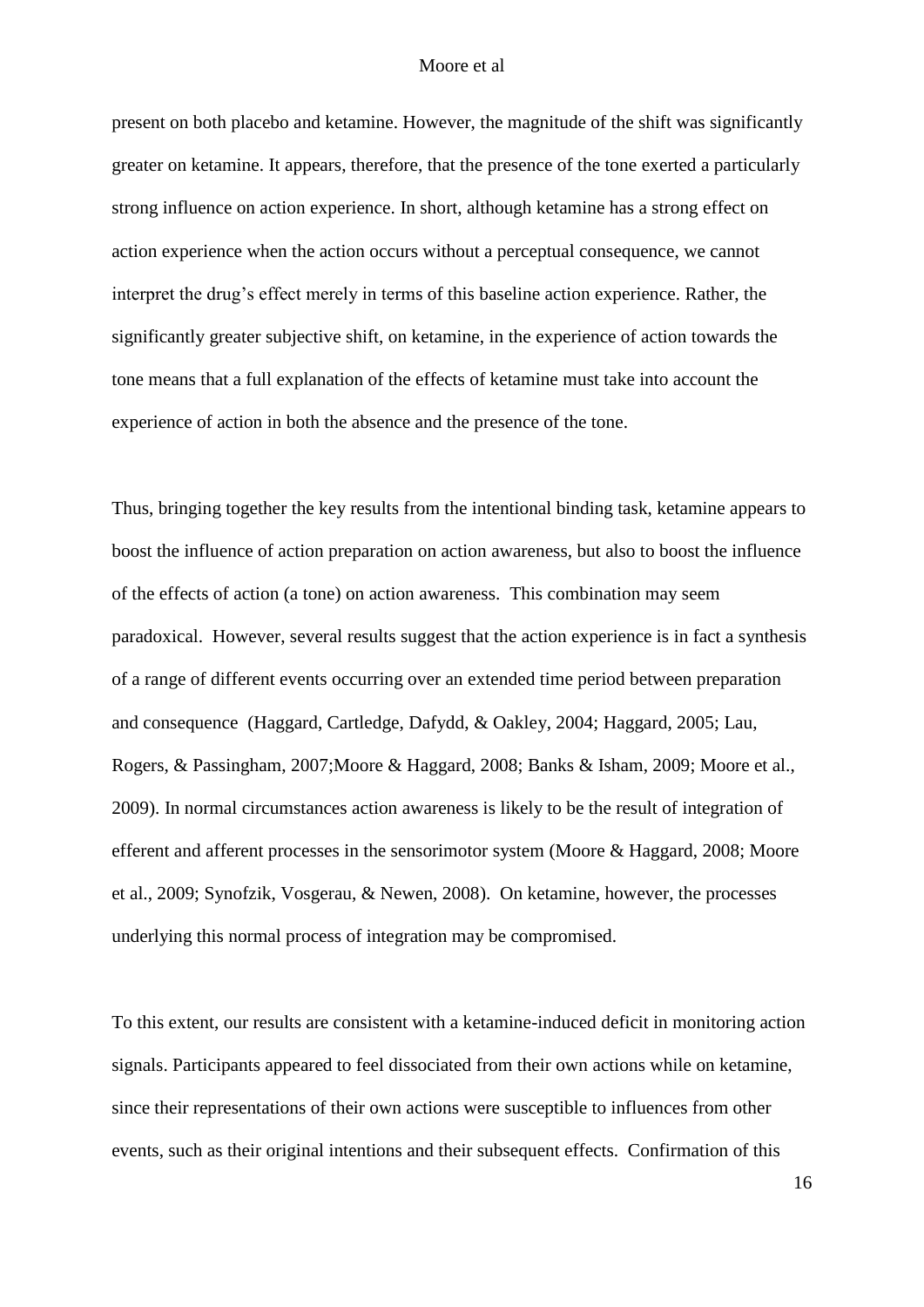dissociative interpretation comes from the correlations found between intentional binding and the specific CADSS item concerning the feeling of disconnection from the body. Taken together, these findings suggest that ketamine may preferentially influence a neural system for monitoring action. As a result of this deficit, actions on ketamine become mutable and vulnerable to capture by other events. However, given the apparently tight coupling of SoO and SoA, the fact that increased SoA was associated with an increase in the feeling of disconnection from one's body may be surprising. Dissociations between SoO and SoA are not uncommon in psychiatric illness such as schizophrenia. For example, a patient with passivity phenomena will recognise their actions as the movements of their own body (preserved SoO) but will experience their actions as produced by an external force (reduced SoA). However these dissociations cannot explain our finding that an *increase* in SoA was associated with *reduced* SoO on ketamine. The mutability hypothesis discussed above may provide an explanation: If ketamine engenders mutability in the experience of action, then the more one's experience of action is 'captured' by external sensory events the greater the externalisation of bodily experience may be, resulting in the feeling of 'disconnection' from one's own body.

What might be the neurochemical and neuroanatomical basis of the hyperbinding effect we observed? One possibility is that hyperbinding is the product of aberrant prediction error signalling. Prediction error refers to the mismatch between expectation and occurrence, and is used as a teaching signal to drive causal associations between events (Dickinson, 2001). While midbrain dopamine neurons may signal a reward prediction error (Schultz & Dickinson, 2000) others have argued that their activity profile may reflect a novelty, salience or surprise signal used by organisms to judge whether or not they caused a surprising event to happen (Redgrave & Gurney, 2006). We have previously shown that ketamine induces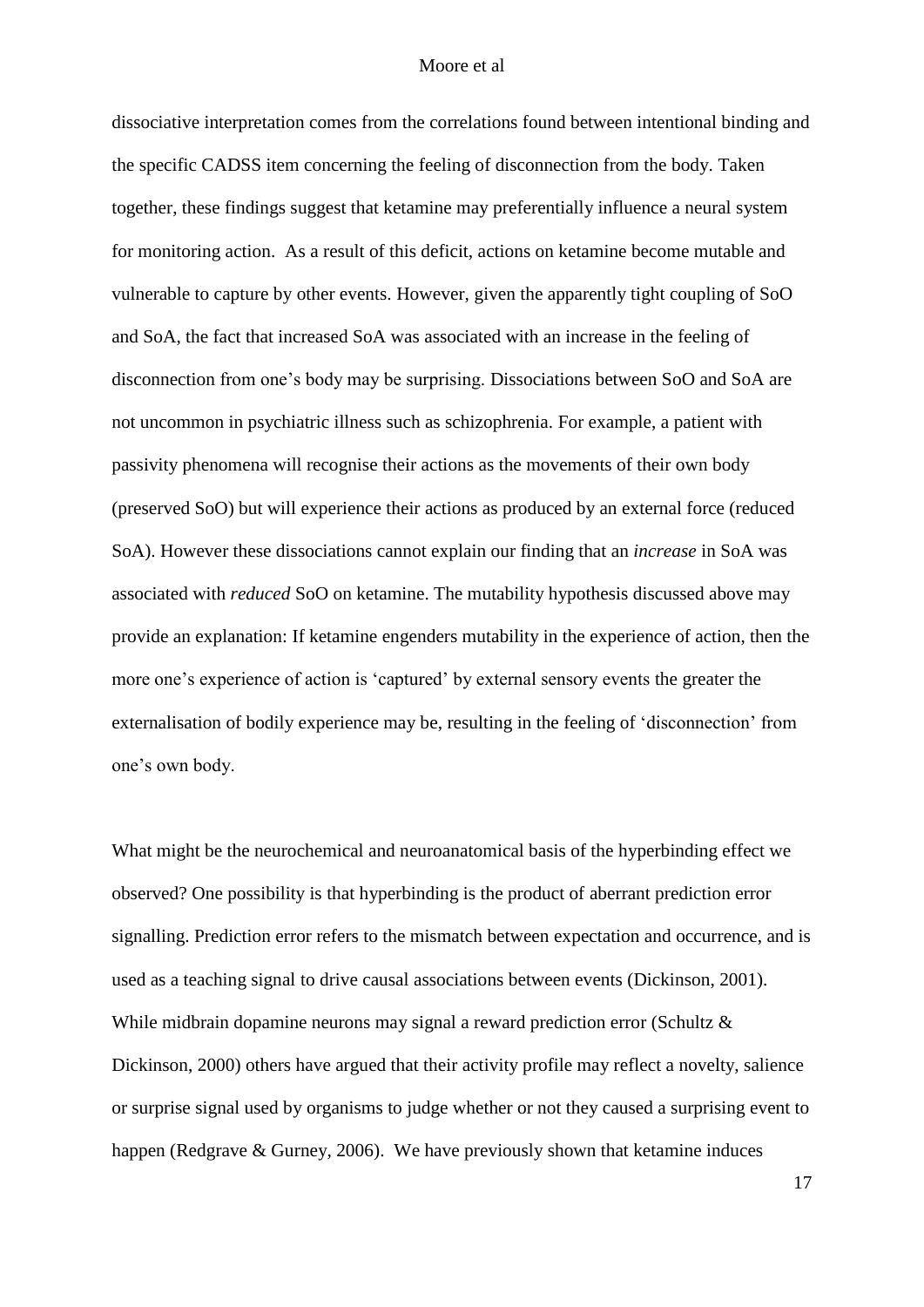prediction error responses to predictable events and thus increases the salience of those events (Corlett et al., 2006). Neurochemically, ketamine may increase dopamine and glutamate co-release, in the mesocortical pathway between the midbrain and prefrontal cortex (Corlett et al., 2006; Corlett et al., 2007). Such signalling has been suggested to register surprise and permit its explanation (Lavin et al., 2005). Since associations between intention, action and outcome are well learned, the ketamine induced hyperbinding effect we report presently may reflect inappropriate salience of action-outcome causal associations, via aberrant prediction error signalling. Our findings overall are compatible with the notion that the execution of action and SoA may be linked by a simple computational principle (minimizing prediction error) which, when perturbed, could explain the varied phenomenology of psychosis (Corlett, Frith, & Fletcher, 2009**;** Fletcher & Frith, 2009)**.**

The hyperbinding found previously in schizophrenia patients (Haggard et al., 2003; Voss et al., 2010), and here found also with ketamine, suggests an exaggerated SoA. A number of other studies, using different paradigms, have reported data which is consistent with this interpretation. For example, people with schizophrenia (including those experiencing passivity symptoms) are more likely than healthy controls to attribute the source of distorted or ambiguous visual feedback of an action to themselves (Daprati et al., 1997; Franck et al., 2001; Fourneret et al., 2002; Schnell et al., 2008). This suggests a tendency towards *overattribution* of sensory consequences of movement to oneself (Synofzik et al., 2008). However, these data are at odds with the feeling of *reduced* SoA that is typically reported by patients. One solution to this paradox is offered by Franck et al. (2001), who have suggested that patients with passivity symptoms have a tendency towards self-attribution of extraneous events (see also Daprati et al., 1997). This could result in a feeling of being influenced when observing another action, and hyperassociation when observing action outcomes. In short, it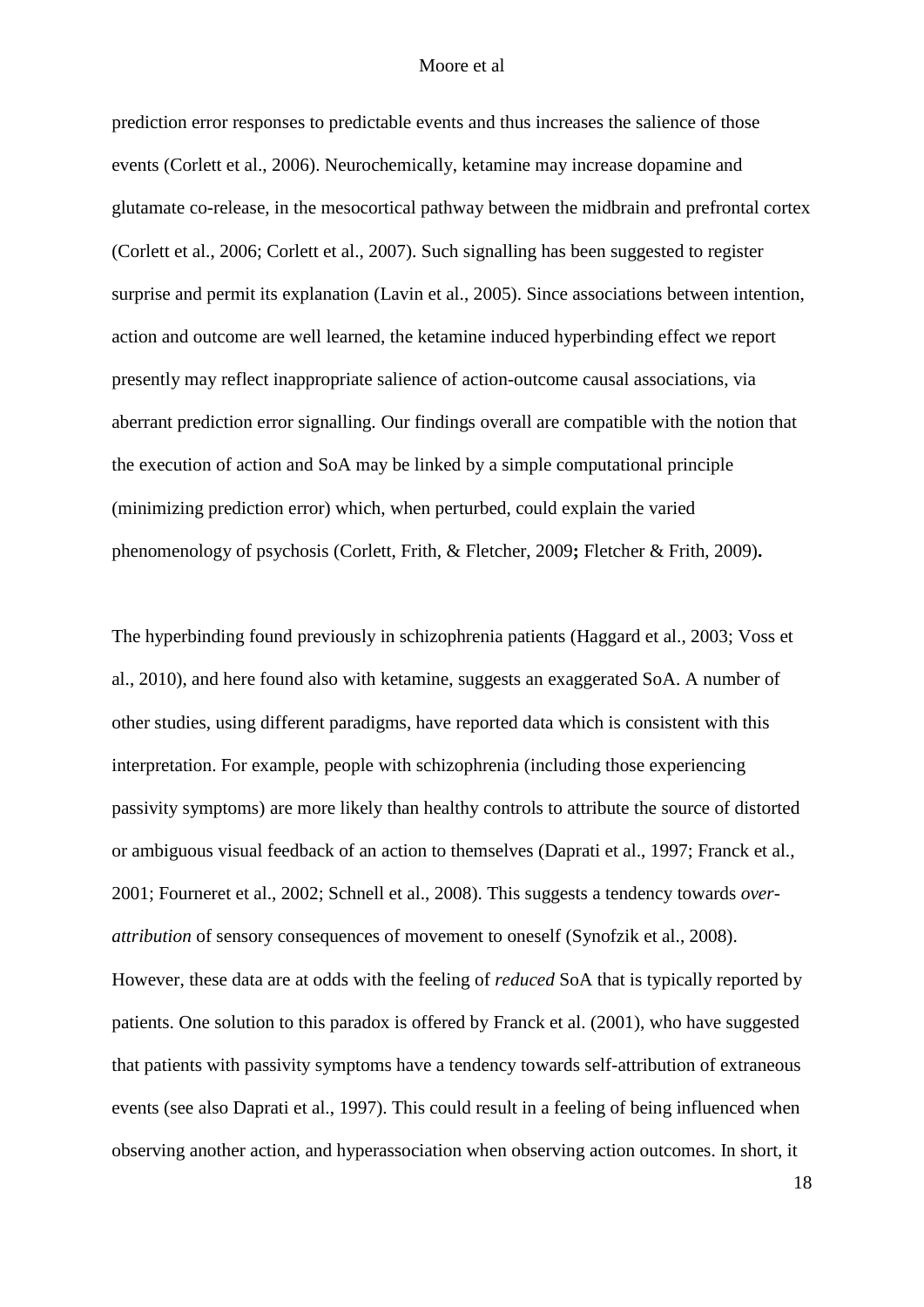may be possible to recognise strongly the outcomes of one's actions while at the same time feeling a diminished sense of agency for the actions themselves. This implies a distinction between feeling one is the author of action on the one hand, and feeling one is the author of an effect on the other. This putative distinction would be usefully explored in future studies. It should also be noted that exaggerated SoA may be associated with certain schizophrenia sub-types, particularly those with self-referential symptoms. For example, patients with persecutory delusions feel a greater sense of control over action outcomes compared with healthy and patient controls (Kaney & Bentall, 1992). Therefore, the exaggerated agency effects shown in previous patient studies could be driven by the presence of patients with self-referential symptoms in these samples. Intriguingly, self-referential symptoms are also a common effect of the ketamine challenge (Corlett, Honey Fletcher, 2007; Honey et al., 2006). It may be, therefore, that the increased SoA found in the current study is associated with this specific effect of the drug.

Whilst our study shows that ketamine can mimic aberrant agency experiences associated with schizophrenia, certain limitations of the task used should be noted. Unlike previous intentional binding studies (Haggard et al., 2002), we did not include any involuntary movement conditions. Using transcranial magnetic stimulation to induce involuntary movements, Haggard et al. (2002) showed that the binding of actions and outcomes was specific to voluntary, self-generated movement. In fact, when involuntary TMS-induced movements were followed by tones, they found a temporal repulsion between involuntary movement and tone. We did not include this TMS condition because the focus of our investigation was whether ketamine increased the magnitude of intentional binding for *voluntary actions*. It would be interesting in the future to explore the effect of the ketamine challenge on this 'repulsion' effect.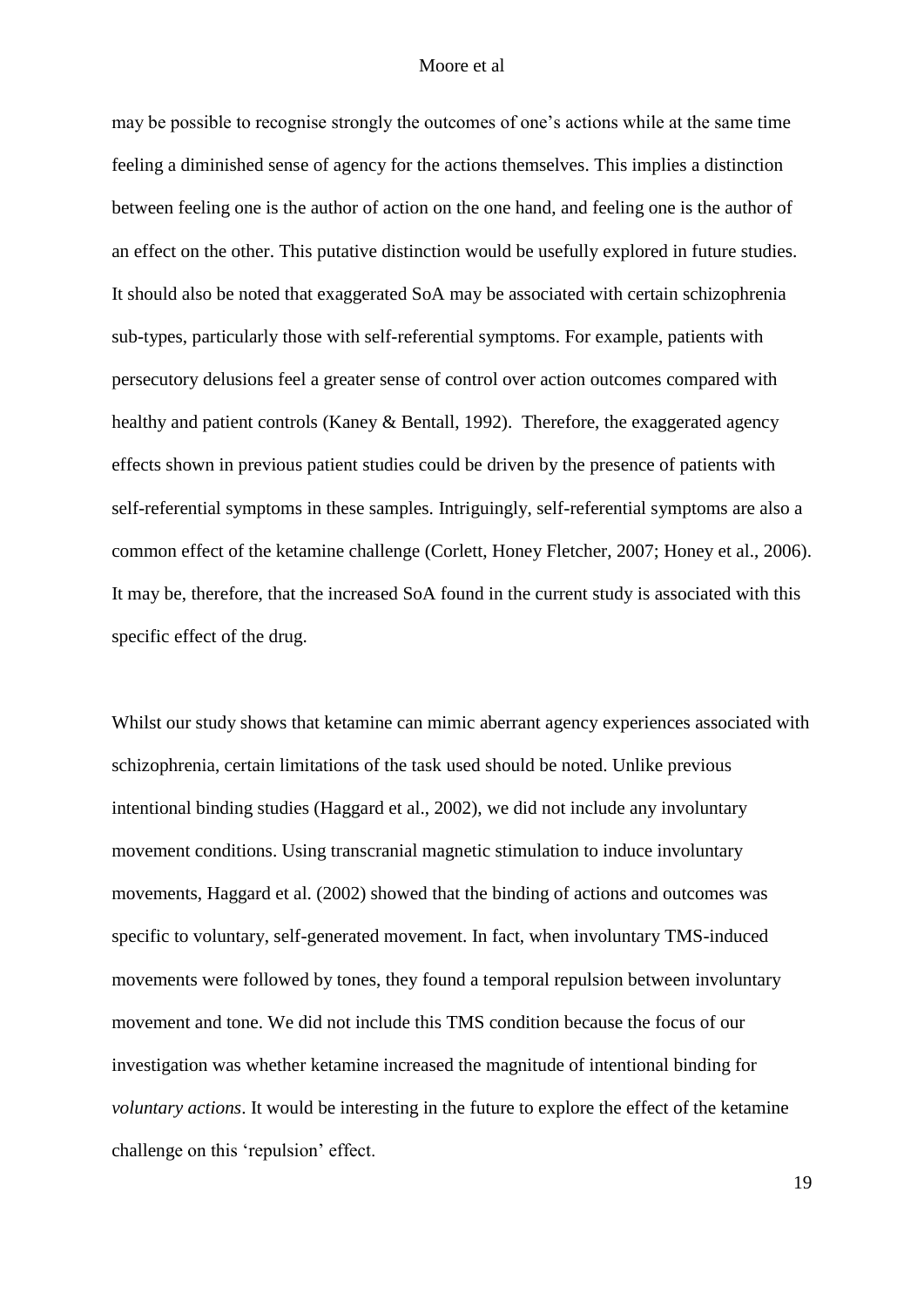Limitations of the paradigm should also be noted. Intentional binding represents an *implicit* measure of agency experience. That is, participants are not required to make explicit agency judgements, such as the attribution of an observed movement to its correct origin (as in Farrer & Frith, 2002, for example). Implicit measures have certain advantages, such as the quantification of subjective experience, and the mitigation of demand effects. Also, such tasks may allow us to detect subtle perceptual and cognitive changes engendered by the drug and relate them to the early stages of psychosis. However, there are certain drawbacks. Primarily, implicit measures will fail to capture the broader phenomenology of SoA, in particular the highly complex phenomenology associated with delusions of agency in established psychosis. In the current study this limitation was mitigated somewhat by the observation that changes in these subtle implicit measures correlate with participants' self reports of drug-induced changes in body experience.

Finally, limitations of the ketamine model of schizophrenia should also be acknowledged. For example, whilst ketamine produces a range of symptoms associated with endogenous psychosis (arguably a broader range than other drug models of the disease; Krystal et al., 1994) there are notable exceptions (Fletcher & Honey, 2006). Furthermore, ketamine produces changes that are not necessarily associated with schizophrenia, such as euphoria (Fletcher & Honey, 2006). Although it is important to acknowledge limitations of the drug model, we do not feel they undermine our interpretation of the present data, given the fact that these data are consistent with schizophrenic psychopathology and replicate previous behavioural data from patients with the disease (Haggard et al., 2003; Voss et al., 2010).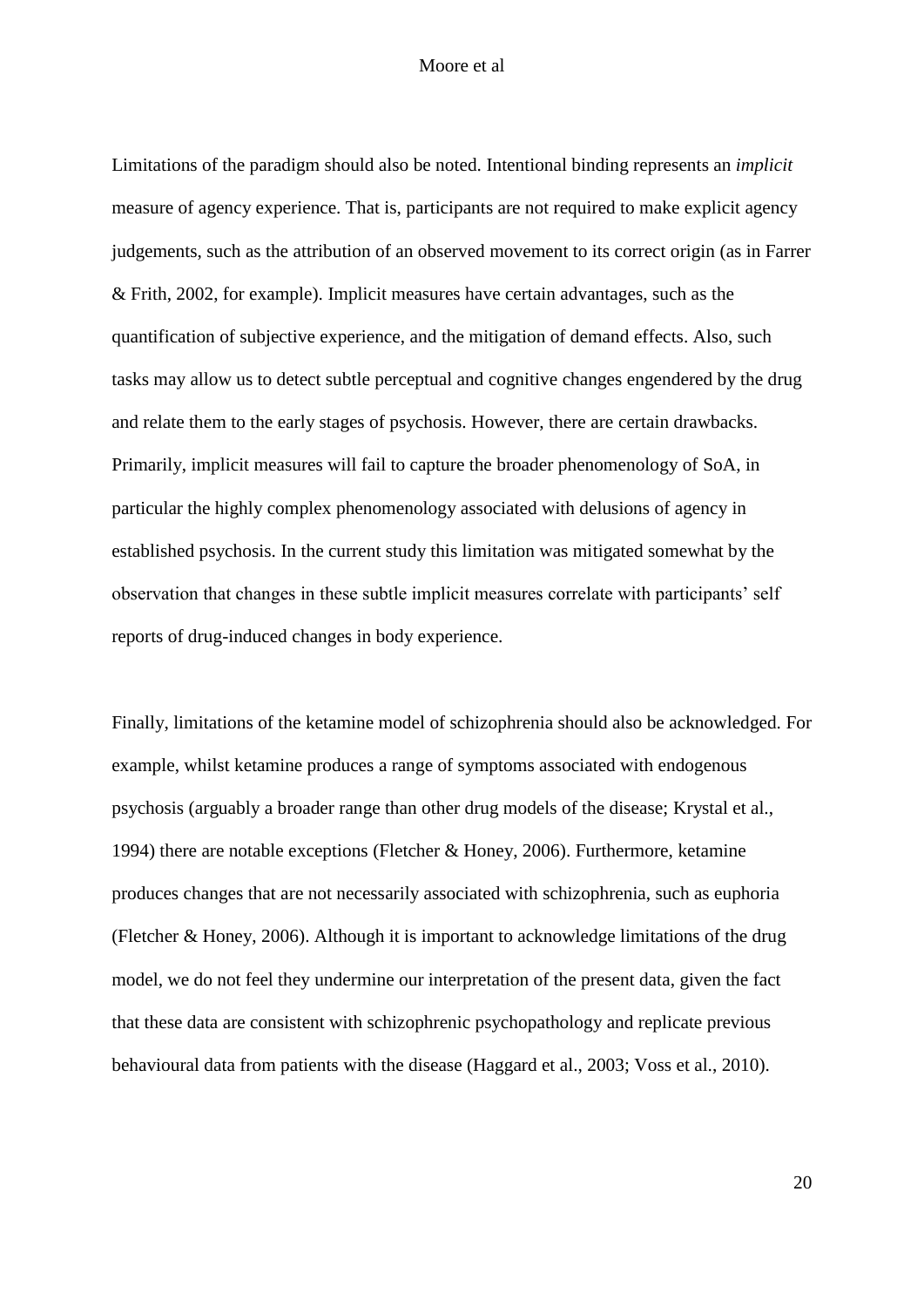Despite these caveats, this study shows that the psychotomimetic property of ketamine may extend to aberrant experiences of agency associated with schizophrenia. In particular, ketamine mimics the exaggerated intentional binding effect that has been found in association with the disease. The pattern of results suggested a mutable experience of action on ketamine, consistent with a deficit in the neural circuits for action monitoring. We believe that these findings may be explained in terms of changes in stimulus salience via aberrant prediction error signalling. Ketamine may be a valuable psychopharmacological model of aberrant agency experiences found in schizophrenia. To this extent, it could be used to elucidate the neurobiological and psychological basis of such aberrant experiences.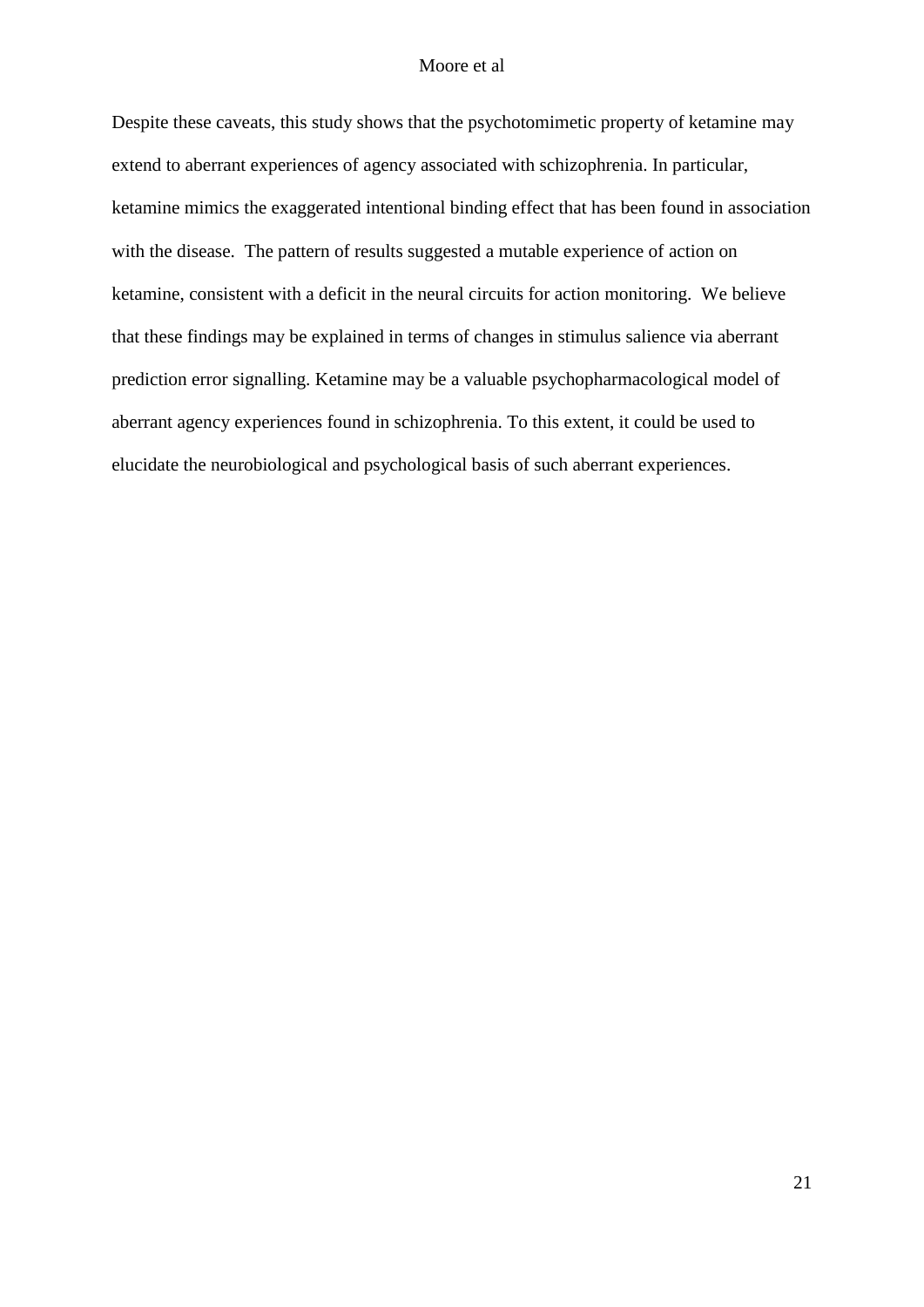## **References**

- Banks, W. P., & Isham, E. A. (2009). We infer rather than perceive the moment we decided to act. *Psychological Science: A Journal of the American Psychological Society / APS*, *20*(1), 17-21. doi:10.1111/j.1467-9280.2008.02254.x
- Breier, A., Malhotra, A. K., Pinals, D. A., Weisenfeld, N. I., & Pickar, D. (1997). Association of ketamine-induced psychosis with focal activation of the prefrontal cortex in healthy volunteers. *The American Journal of Psychiatry*, *154*(6), 805-11.
- Bremner, J. D., Krystal, J. H., Putnam, F. W., Southwick, S. M., Marmar, C., Charney, D. S., & Mazure, C. M. (1998). Measurement of dissociative states with the Clinician-Administered Dissociative States Scale (CADSS). *Journal of Traumatic Stress*, *11*(1), 125-136. doi:10.1023/A:1024465317902
- Corlett, P. R., Frith, C. D., & Fletcher, P. C. (2009). From drugs to deprivation: a Bayesian framework for understanding models of psychosis. *Psychopharmacology*, *206*(4), 515-530. doi:10.1007/s00213-009-1561-0
- Corlett, P. R., Honey, G. D., & Fletcher, P. C. (2007). From prediction error to psychosis: ketamine as a pharmacological model of delusions. *Journal of Psychopharmacology (Oxford, England)*, *21*(3), 238-52. doi:10.1177/0269881107077716
- Corlett, P. R., Murray, G. K., Honey, G. D., Aitken, M. R. F., Shanks, D. R., Robbins, T. W., Bullmore, E. T., et al. (2007). Disrupted prediction-error signal in psychosis: evidence for an associative account of delusions. *Brain: A Journal of Neurology*, *130*(Pt 9), 2387-400. doi:10.1093/brain/awm173
- Corlett, P. R., Honey, G. D., Aitken, M. R. F., Dickinson, A., Shanks, D. R., Absalom, A. R., Lee, M., et al. (2006). Frontal responses during learning predict vulnerability to the psychotogenic effects of ketamine: linking cognition, brain activity, and psychosis. *Archives of General Psychiatry*, *63*(6), 611-21. doi:10.1001/archpsyc.63.6.611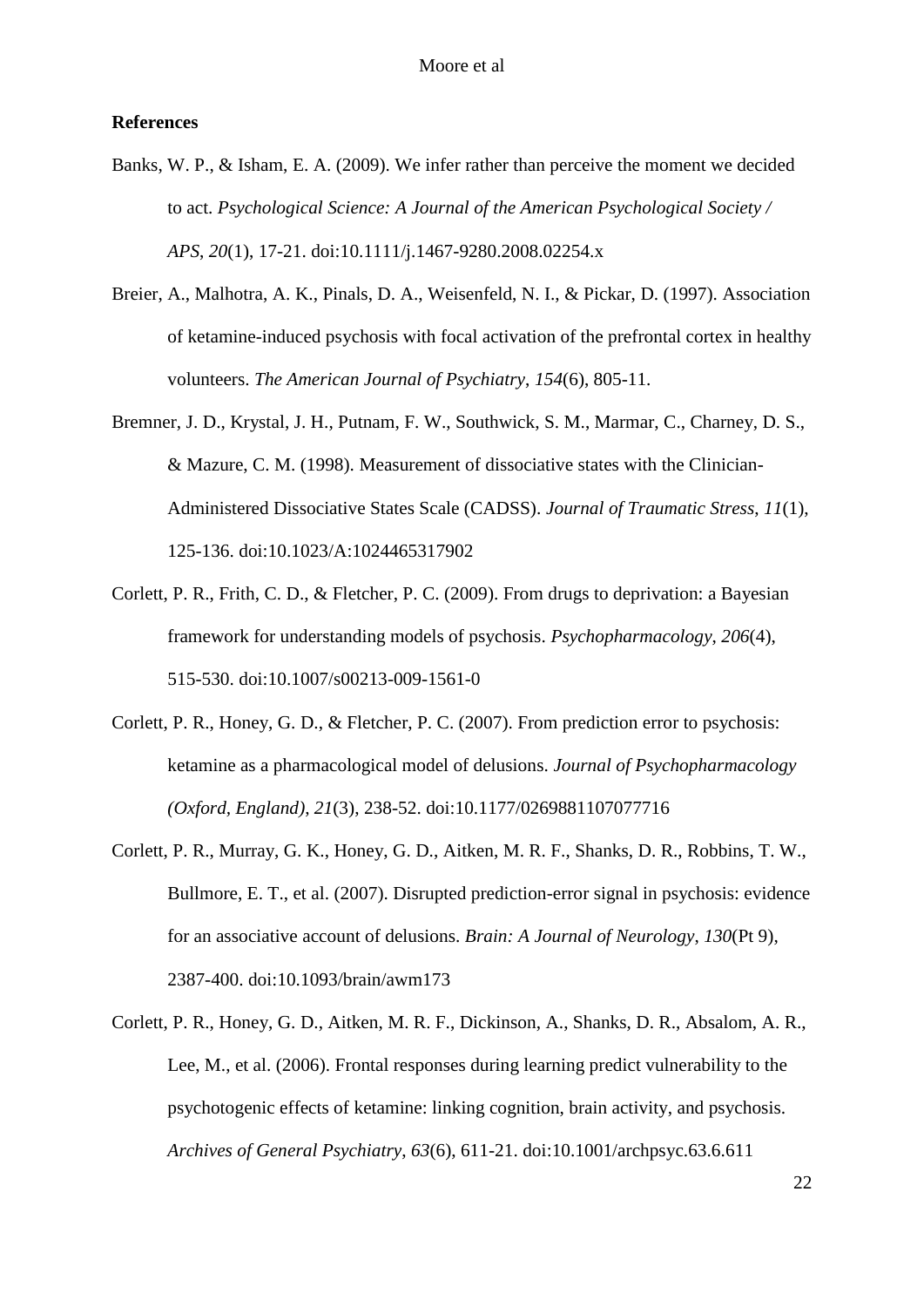Covington, M. A., Riedel, W. J., Brown, C., He, C., Morris, E., Weinstein, S., Semple, J., et al. (2007). Does ketamine mimic aspects of schizophrenic speech? *Journal of Psychopharmacology (Oxford, England)*, *21*(3), 338-46. doi:10.1177/0269881107077729

- Daprati, E., Franck, N., Georgieff, N., Proust, J., Pacherie, E., Dalery, J., & Jeannerod, M. (1997). Looking for the agent: an investigation into consciousness of action and selfconsciousness in schizophrenic patients. *Cognition*, *65*(1), 71-86.
- Dickinson, A. (2001). The 28th Bartlett Memorial Lecture. Causal learning: an associative analysis. *The Quarterly Journal of Experimental Psychology. B, Comparative and Physiological Psychology*, *54*(1), 3-25.
- Ebert, J. P., & Wegner, D. M. (2010). Time warp: Authorship shapes the perceived timing of actions and events. *Consciousness and Cognition*, *19*(1), 481-489. doi:10.1016/j.concog.2009.10.002
- Engbert, K., & Wohlschläger, A. (2007). Intentions and expectations in temporal binding. *Consciousness and Cognition*, *16*(2), 255-264. doi:10.1016/j.concog.2006.09.010
- Engbert, K., Wohlschläger, A., & Haggard, P. (2008). Who is causing what? The sense of agency is relational and efferent-triggered. *Cognition*, *107*(2), 693-704. doi:10.1016/j.cognition.2007.07.021
- Farrer, C., & Frith, C. D. (2002). Experiencing oneself vs another person as being the cause of an action: the neural correlates of the experience of agency. *NeuroImage*, *15*(3), 596-603. doi:10.1006/nimg.2001.1009
- Fletcher, P. C., & Honey, G. D. (2006). Schizophrenia, ketamine and cannabis: evidence of overlapping memory deficits. *Trends in cognitive sciences*, *10*(4), 167–174.
- Fletcher, P. C., & Frith, C. D. (2009). Perceiving is believing: a Bayesian approach to explaining the positive symptoms of schizophrenia. *Nature Reviews. Neuroscience*,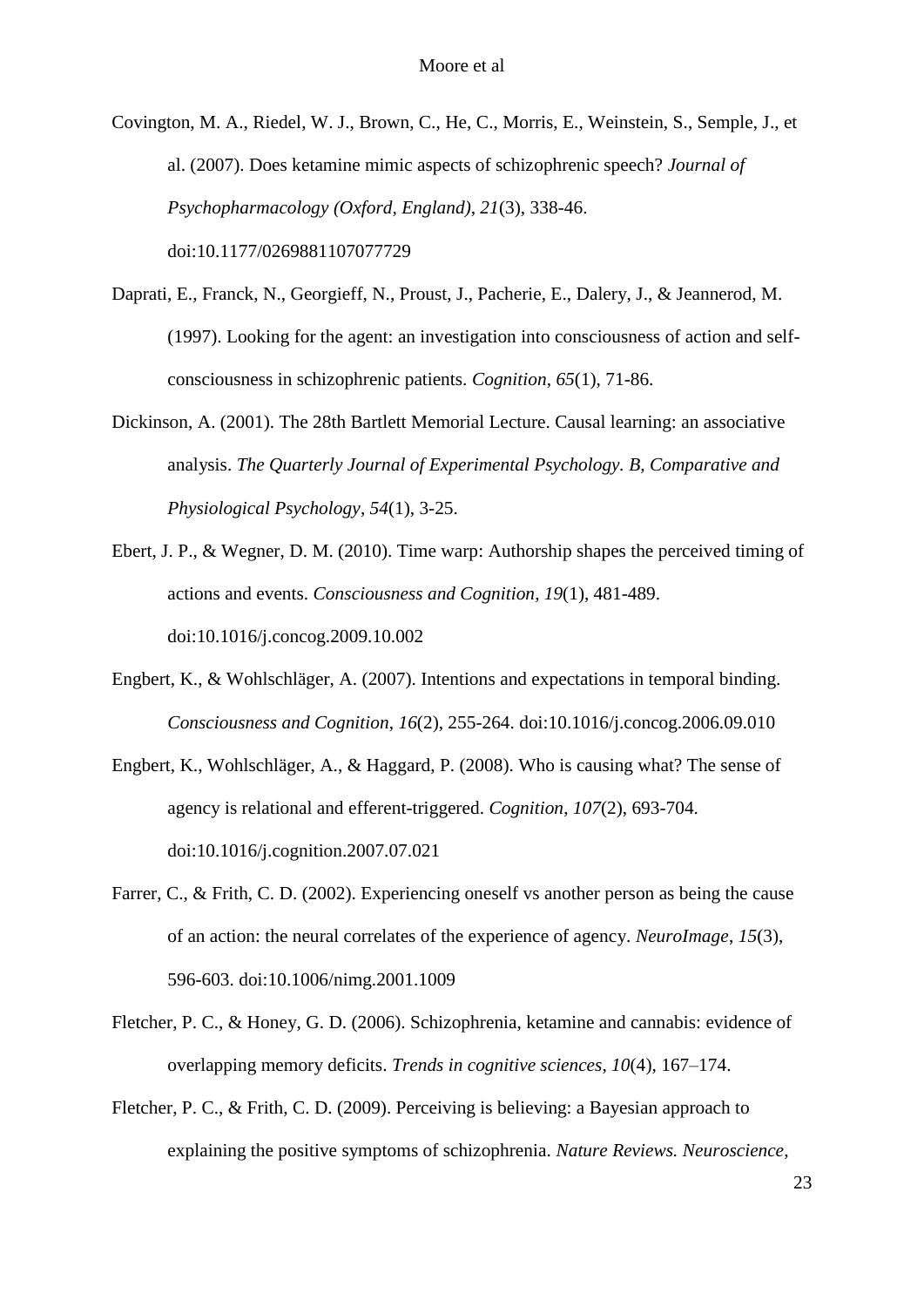*10*(1), 48-58. doi:10.1038/nrn2536

- Fourneret, P., de Vignemont, F., Franck, N., Slachevsky, A., Dubois, B., & Jeannerod, M. (2002). Perception of self-generated action in schizophrenia. *Cognitive Neuropsychiatry*, *7*(2), 139-56. doi:10.1080/13546800143000212
- Franck, N., Farrer, C., Georgieff, N., Marie-Cardine, M., Daléry, J., d'Amato, T., & Jeannerod, M. (2001). Defective recognition of one's own actions in patients with schizophrenia. *The American Journal of Psychiatry*, *158*(3), 454-9.
- Frith, C. D. (1992). *The Cognitive Neuropsychology of Schizophrenia*. Psychology Press.
- Gallagher, S. (2000). Philosophical conceptions of the self: implications for cognitive science. *Trends in Cognitive Sciences*, *4*(1), 14-21.
- Gallagher, S. (2007). Sense of Agency and Higher-Order Cognition: Levels of explanation for schizophrenia. *COGNITIVE SEMIOTICS*, 32.
- Ghoneim, M. M., Hinrichs, J. V., Mewaldt, S. P., & Petersen, R. C. (1985). Ketamine: behavioral effects of subanesthetic doses. *Journal of Clinical Psychopharmacology*, *5*(2), 70-7.
- Goff, D. C., & Coyle, J. T. (2001). The Emerging Role of Glutamate in the Pathophysiology and Treatment of Schizophrenia. *Am J Psychiatry*, *158*(9), 1367-1377. doi:10.1176/appi.ajp.158.9.1367
- Haggard P., Newman C., & Magno E. (1999). On the perceived time of voluntary actions. *British Journal of Psychology*, *90*, 291-303.
- Haggard, P. (2003). Conscious awareness of intention and action. *Agency and Selfawareness: Issues in Philosophy and Psychology*, 111–127.
- Haggard, P. (2005). Conscious intention and motor cognition. *Trends in Cognitive Sciences*, *9*(6), 290-5. doi:10.1016/j.tics.2005.04.012

Haggard, P., Cartledge, P., Dafydd, M., & Oakley, D. A. (2004). Anomalous control: When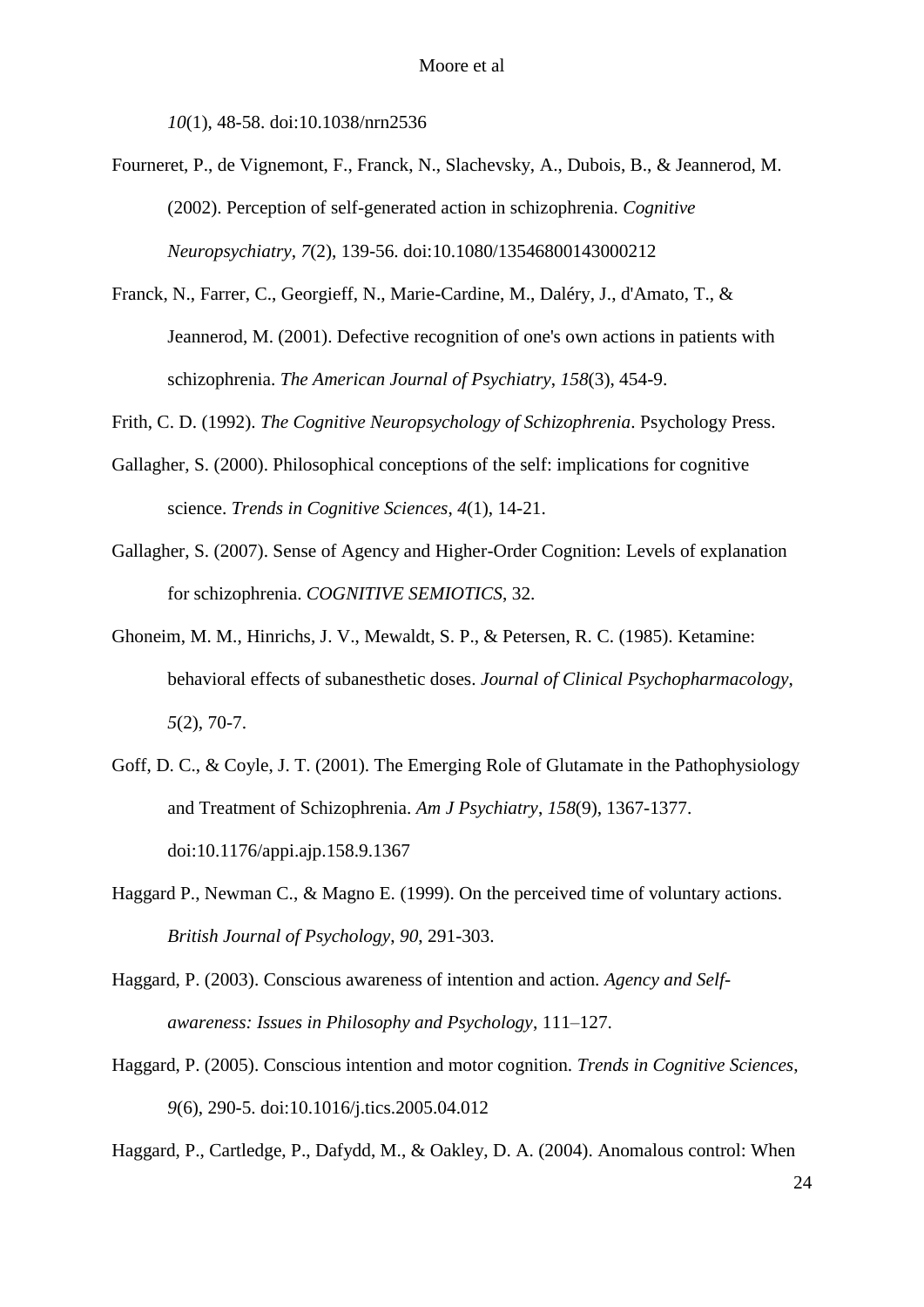[`]free-will' is not conscious. *Consciousness and Cognition*, *13*(3), 646-654. doi:10.1016/j.concog.2004.06.001

- Haggard, P., Clark, S., & Kalogeras, J. (2002). Voluntary action and conscious awareness. *Nature Neuroscience*, *5*(4), 382-5. doi:10.1038/nn827
- Haggard, P., Martin, F., Taylor-Clarke, M., Jeannerod, M., & Franck, N. (2003). Awareness of action in schizophrenia. *Neuroreport*, *14*(7), 1081-5. doi:10.1097/01.wnr.0000073684.00308.c0
- Honey, G. D., O'loughlin, C., Turner, D. C., Pomarol-Clotet, E., Corlett, P. R., & Fletcher, P. C. (2006). The effects of a subpsychotic dose of ketamine on recognition and source memory for agency: implications for pharmacological modelling of core symptoms of schizophrenia. *Neuropsychopharmacology: Official Publication of the American College of Neuropsychopharmacology*, *31*(2), 413-423. doi:10.1038/sj.npp.1300846
- Kaney, S., & Bentall, R. P. (1992). Persecutory delusions and the self-serving bias. Evidence from a contingency judgment task. *The Journal of Nervous and Mental Disease*, *180*(12), 773-780.
- Krystal, J. H., Karper, L. P., Seibyl, J. P., Freeman, G. K., Delaney, R., Bremner, J. D., Heninger, G. R., et al. (1994). Subanesthetic effects of the noncompetitive NMDA antagonist, ketamine, in humans. Psychotomimetic, perceptual, cognitive, and neuroendocrine responses. *Archives of General Psychiatry*, *51*(3), 199-214.
- Lahti, A. C., Weiler, M. A., Tamara Michaelidis, B. A., Parwani, A., & Tamminga, C. A. (2001). Effects of ketamine in normal and schizophrenic volunteers. *Neuropsychopharmacology: Official Publication of the American College of Neuropsychopharmacology*, *25*(4), 455-67. doi:10.1016/S0893-133X(01)00243-3
- Lau, H. C., Rogers, R. D., & Passingham, R. E. (2007). Manipulating the experienced onset of intention after action execution. *Journal of cognitive neuroscience*, *19*(1), 81–90.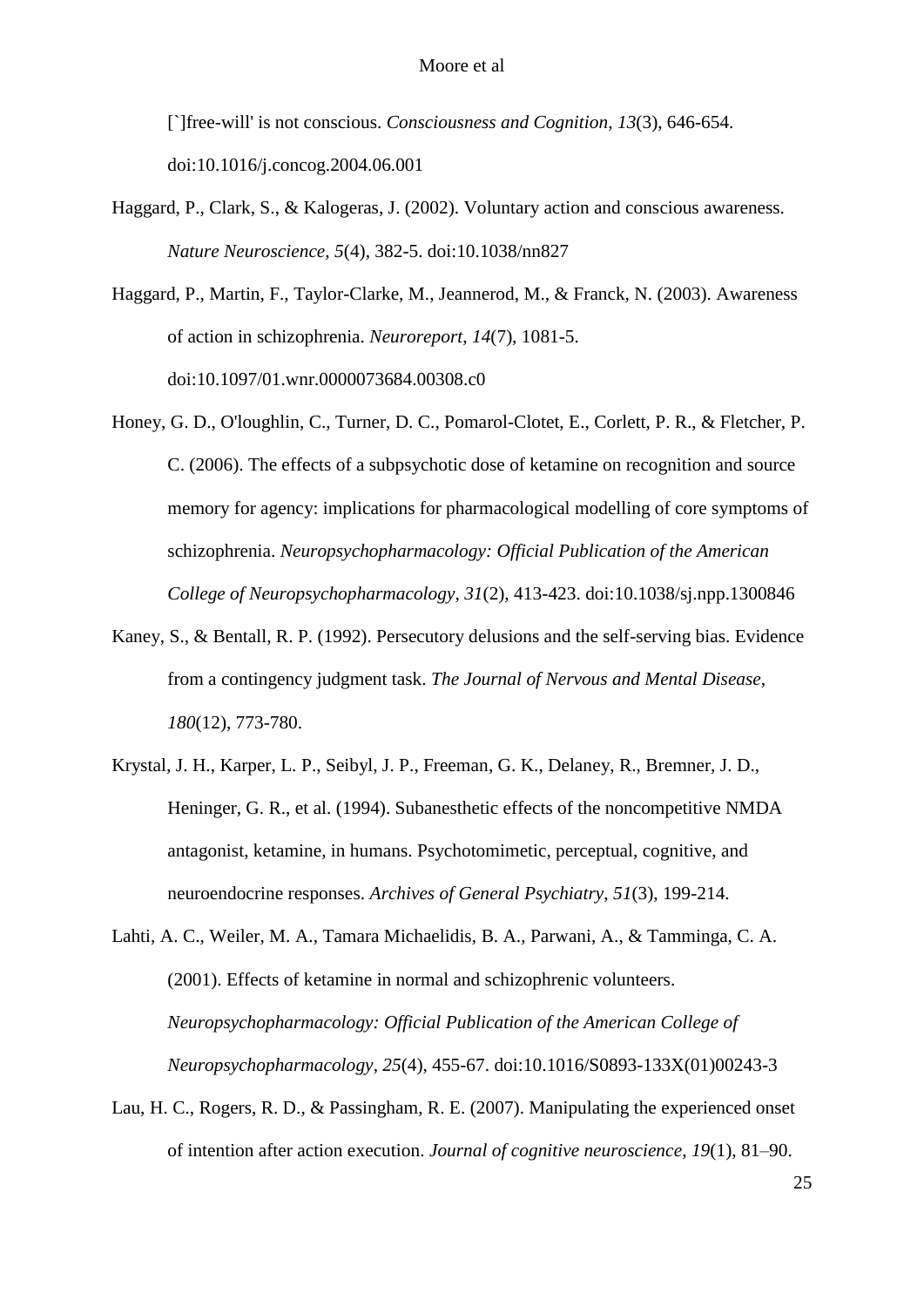- Lavin, A., Nogueira, L., Lapish, C. C., Wightman, R. M., Phillips, P. E. M., & Seamans, J. K. (2005). Mesocortical dopamine neurons operate in distinct temporal domains using multimodal signaling. *The Journal of Neuroscience: The Official Journal of the Society for Neuroscience*, *25*(20), 5013-5023. doi:10.1523/JNEUROSCI.0557- 05.2005
- Libet, B., Gleason, C. A., Wright, E. W., & Pearl, D. K. (1983). Time of conscious intention to act in relation to onset of cerebral activity (readiness-potential). The unconscious initiation of a freely voluntary act. *Brain: A Journal of Neurology*, *106 (Pt 3)*, 623- 642.
- Mason, O. J., Morgan, C. J. M., Stefanovic, A., & Curran, H. V. (2008). The psychotomimetic states inventory (PSI): measuring psychotic-type experiences from ketamine and cannabis. *Schizophrenia Research*, *103*(1-3), 138-42. doi:10.1016/j.schres.2008.02.020
- Moore, J., & Haggard, P. (2008). Awareness of action: Inference and prediction. *Consciousness and Cognition*, *17*(1), 136-44. doi:10.1016/j.concog.2006.12.004
- Moore, J. W., Lagnado, D., Deal, D. C., & Haggard, P. (2009). Feelings of control: contingency determines experience of action. *Cognition*, *110*(2), 279-83. doi:10.1016/j.cognition.2008.11.006
- Moore, J. W., Wegner, D. M., & Haggard, P. (2009). Modulating the sense of agency with external cues. *Consciousness and Cognition*, *18*(4), 1056-1064. doi:10.1016/j.concog.2009.05.004
- Moore, J. W., & Haggard, P. (2010). Intentional binding and higher order agency experience. *Consciousness and Cognition*, *19*(1), 490-491. doi:10.1016/j.concog.2009.11.007
- Morgan, C. J. A., Mofeez, A., Brandner, B., Bromley, L., & Curran, H. V. (2004). Acute effects of ketamine on memory systems and psychotic symptoms in healthy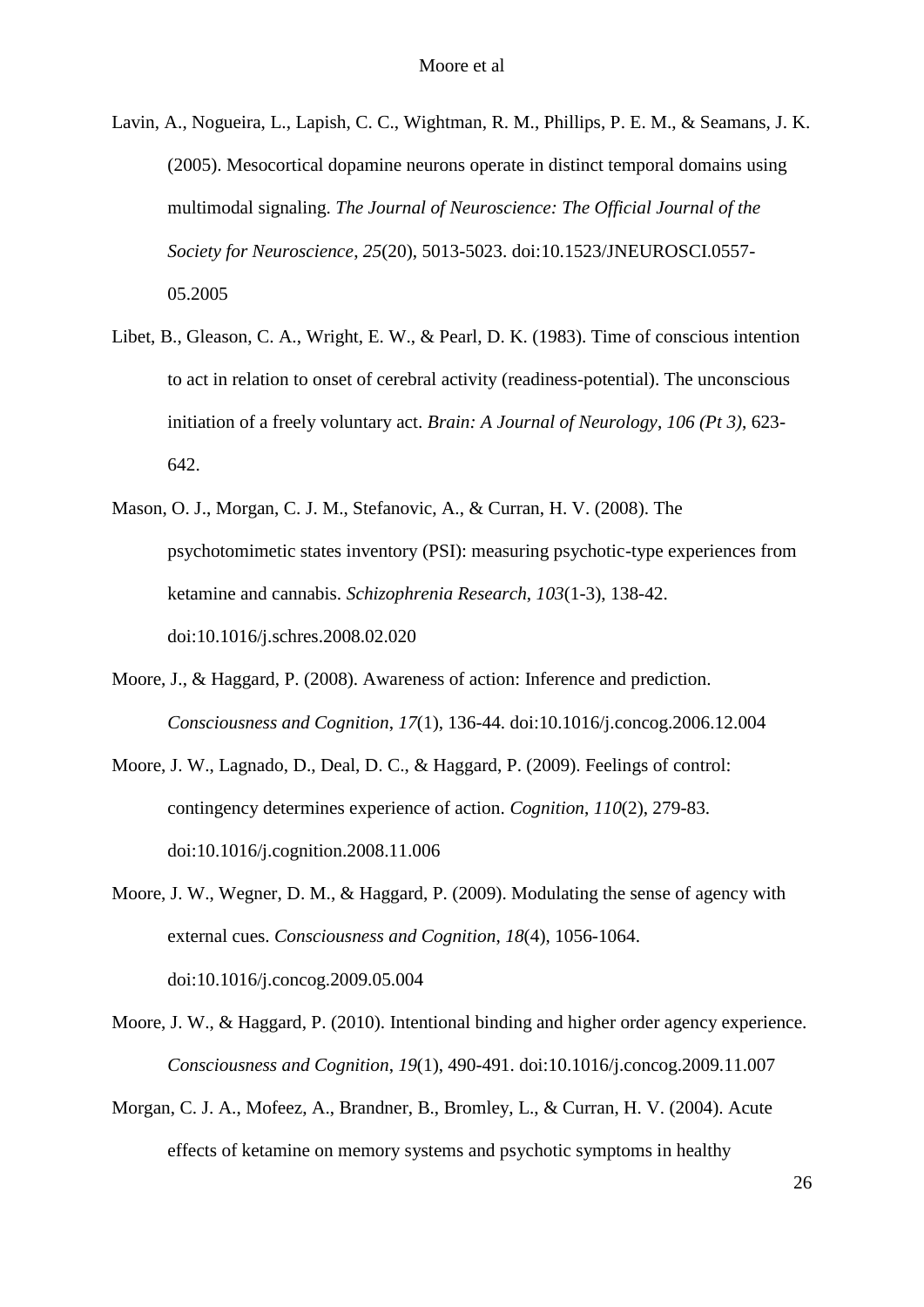volunteers. *Neuropsychopharmacology: Official Publication of the American College of Neuropsychopharmacology*, *29*(1), 208-18. doi:10.1038/sj.npp.1300342

- Obhi, S. S., Planetta, P. J., & Scantlebury, J. (2009). On the signals underlying conscious awareness of action. *Cognition*, *110*(1), 65–73.
- Oranje, B., van Berckel, B. N., Kemner, C., van Ree, J. M., Kahn, R. S., & Verbaten, M. N. (2000). The effects of a sub-anaesthetic dose of ketamine on human selective attention. *Neuropsychopharmacology: Official Publication of the American College of Neuropsychopharmacology*, *22*(3), 293-302. doi:10.1016/S0893-133X(99)00118-9
- Pomarol-Clotet, E., Honey, G. D., Murray, G. K., Corlett, P. R., Absalom, A. R., Lee, M., McKenna, P. J., et al. (2006). Psychological effects of ketamine in healthy volunteers: Phenomenological study. *The British Journal of Psychiatry*, *189*(2), 173-179. doi:10.1192/bjp.bp.105.015263
- Redgrave, P., & Gurney, K. (2006). The short-latency dopamine signal: a role in discovering novel actions? *Nature Reviews. Neuroscience*, *7*(12), 967-975. doi:10.1038/nrn2022
- Rigby-Jones, A. E., Sneyed, J. R., and Absolom, A. R. Ketamine pharmacokinetics in healthy volunteers: A pooled population analysis. Poster presented at Annual Scientific Meeting of the UK Society for Intravenous Anaesthesia
- Schnell, K., Heekeren, K., Daumann, J., Schnell, T., Schnitker, R., Möller-Hartmann, W., & Gouzoulis-Mayfrank, E. (2008). Correlation of passivity symptoms and dysfunctional visuomotor action monitoring in psychosis. *Brain: A Journal of Neurology*, *131*(Pt 10), 2783-2797. doi:10.1093/brain/awn184
- Schultz, W., & Dickinson, A. (2000). Neuronal coding of prediction errors. *Annual Review of Neuroscience*, *23*, 473-500. doi:10.1146/annurev.neuro.23.1.473
- Sierra, M., Baker, D., Medford, N., & David, A. S. (2005). Unpacking the depersonalization syndrome: an exploratory factor analysis on the Cambridge Depersonalization Scale.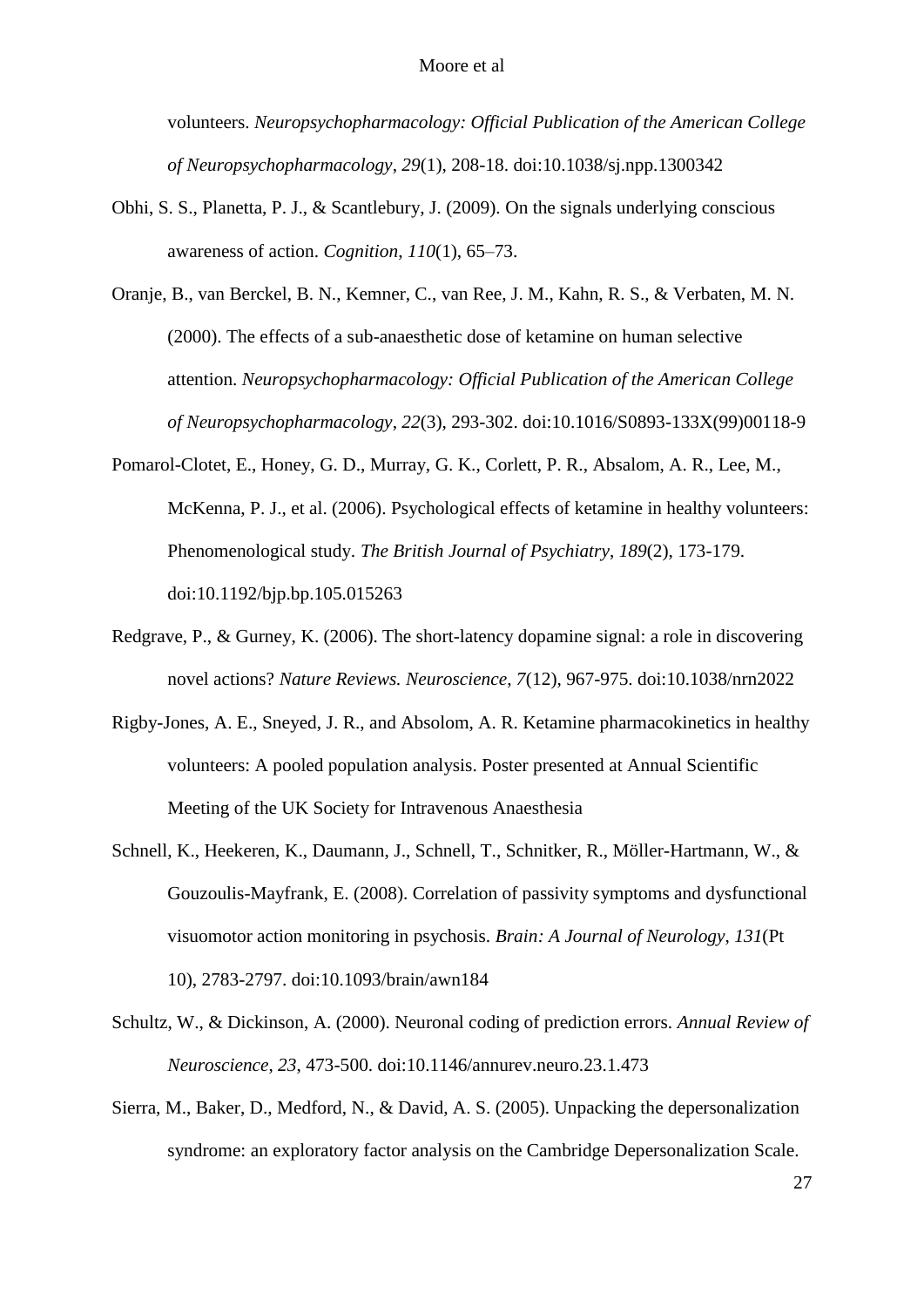*Psychological Medicine*, *35*(10), 1523-1532. doi:10.1017/S0033291705005325

- Simeon, D., Kozin, D. S., Segal, K., Lerch, B., Dujour, R., & Giesbrecht, T. (2008). Deconstructing depersonalization: further evidence for symptom clusters. *Psychiatry Research*, *157*(1-3), 303-306. doi:10.1016/j.psychres.2007.07.007
- Synofzik, M., Vosgerau, G., & Newen, A. (2008). Beyond the comparator model: A multifactorial two-step account of agency. *Consciousness and Cognition*, *17*(1), 219- 239. doi:10.1016/j.concog.2007.03.010
- Tsakiris, M., & Haggard, P. (2003). Awareness of somatic events associated with a voluntary action. *Experimental Brain Research. Experimentelle Hirnforschung. Expérimentation Cérébrale*, *149*(4), 439-46. doi:10.1007/s00221-003-1386-8
- Tsakiris, M., Prabhu, G., & Haggard, P. (2006). Having a body versus moving your body: How agency structures body-ownership. *Consciousness and Cognition*, *15*(2), 423- 432. doi:10.1016/j.concog.2005.09.004
- Tsakiris, M., Schütz-Bosbach, S., & Gallagher, S. (2007). On agency and body-ownership: phenomenological and neurocognitive reflections. *Consciousness and Cognition*, *16*(3), 645-60. doi:10.1016/j.concog.2007.05.012
- Tsakiris, M., Longo, M. R., & Haggard, P. (2010). Having a body versus moving your body: neural signatures of agency and body-ownership. *Neuropsychologia*, *48*(9), 2740- 2749. doi:10.1016/j.neuropsychologia.2010.05.021

Vollenweider, F. X., Leenders, K. L., Oye, I., Hell, D., & Angst, J. (1997). Differential psychopathology and patterns of cerebral glucose utilisation produced by (S)- and (R)-ketamine in healthy volunteers using positron emission tomography (PET). *European Neuropsychopharmacology: The Journal of the European College of Neuropsychopharmacology*, *7*(1), 25-38.

Vollenweider, F. X., Leenders, K. L., Scharfetter, C., Antonini, A., Maguire, P., Missimer, J.,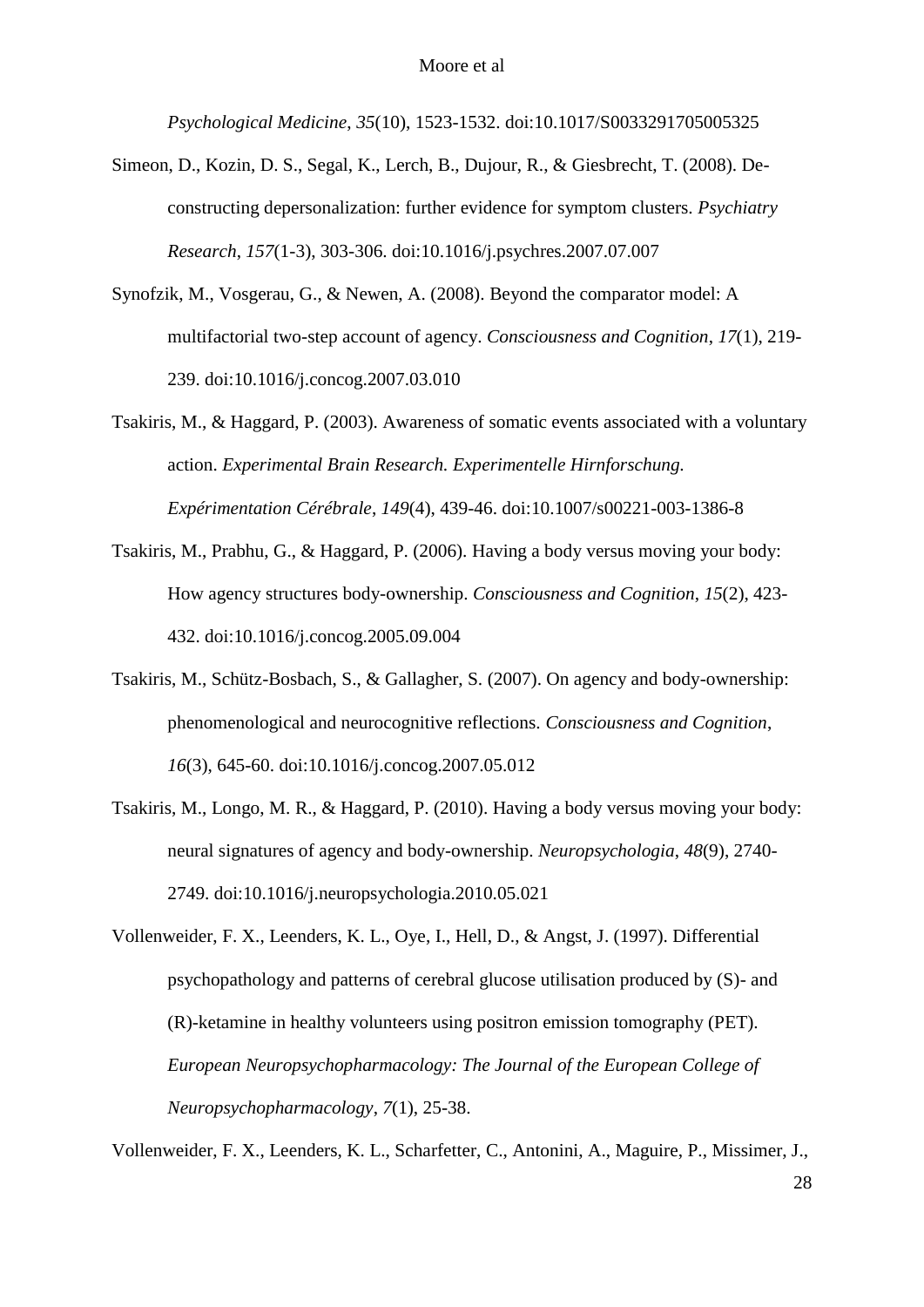& Angst, J. (1997). Metabolic hyperfrontality and psychopathology in the ketamine model of psychosis using positron emission tomography (PET) and [18F]fluorodeoxyglucose (FDG). *European Neuropsychopharmacology: The Journal of the European College of Neuropsychopharmacology*, *7*(1), 9-24.

- Voss, M., Moore, J., Hauser, M., Gallinat, J., Heinz, A., & Haggard, P. (2010). Altered awareness of action in schizophrenia: a specific deficit in predicting action consequences. *Brain: A Journal of Neurology*. doi:10.1093/brain/awq152
- Wegner, D. M., Sparrow, B., & Winerman, L. (2004). Vicarious agency: experiencing control over the movements of others. *Journal of Personality and Social Psychology*, *86*(6), 838-848. doi:10.1037/0022-3514.86.6.838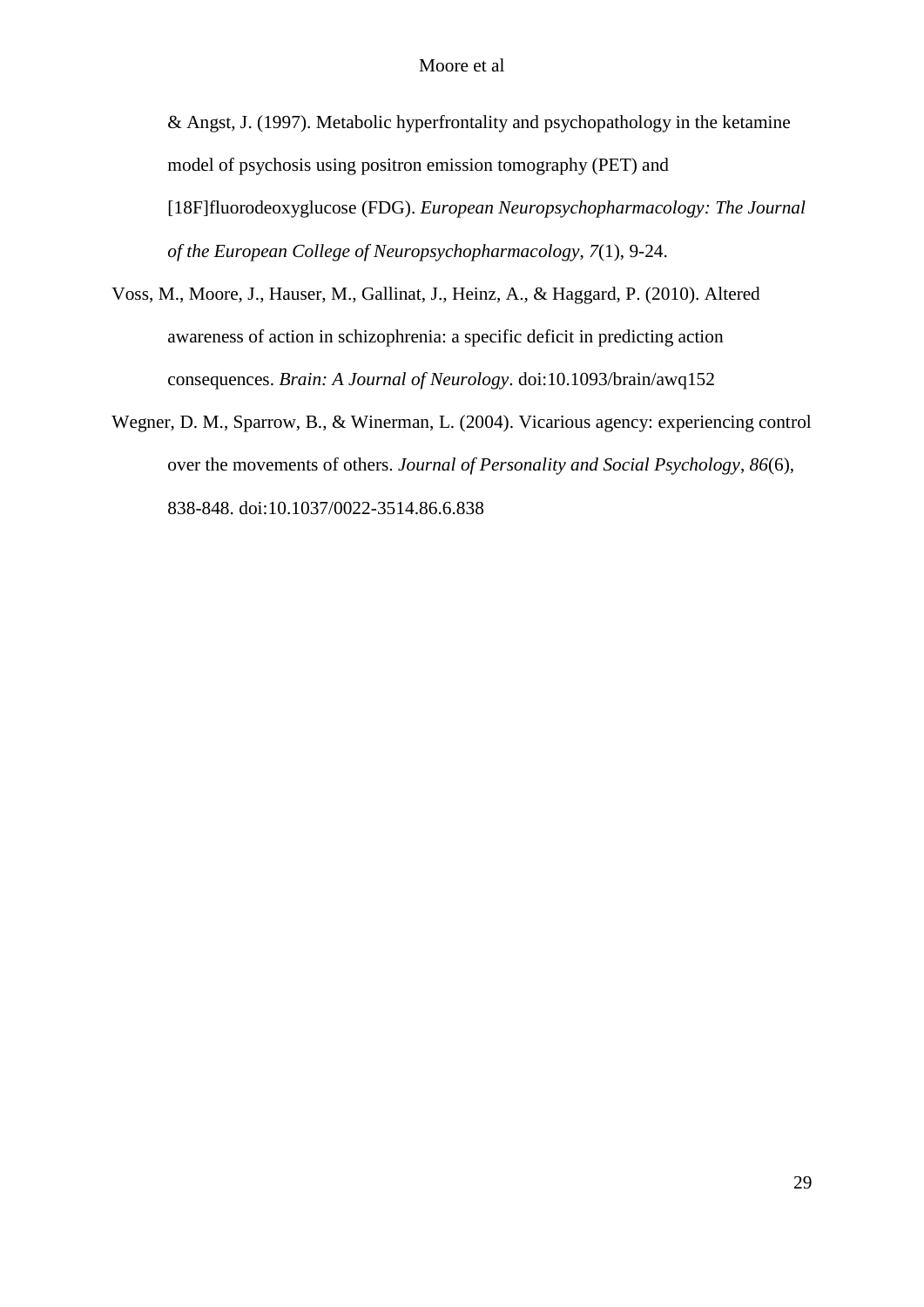## **Figure headings**

**Figure 1** Trial structure in the *agency* condition (following Haggard et al., 2002). Participants pressed the key at a time of their choosing which produced a tone after a delay of 250ms. Participants judged where the clock hand was when they pressed the key or when they heard the tone, in separate blocks of trials

**Figure 2** Scatter plot showing the significant correlation between *Action binding* and *CADSS Item 6* ("Do you feel disconnected from your own body?") on ketamine (100ng/mL)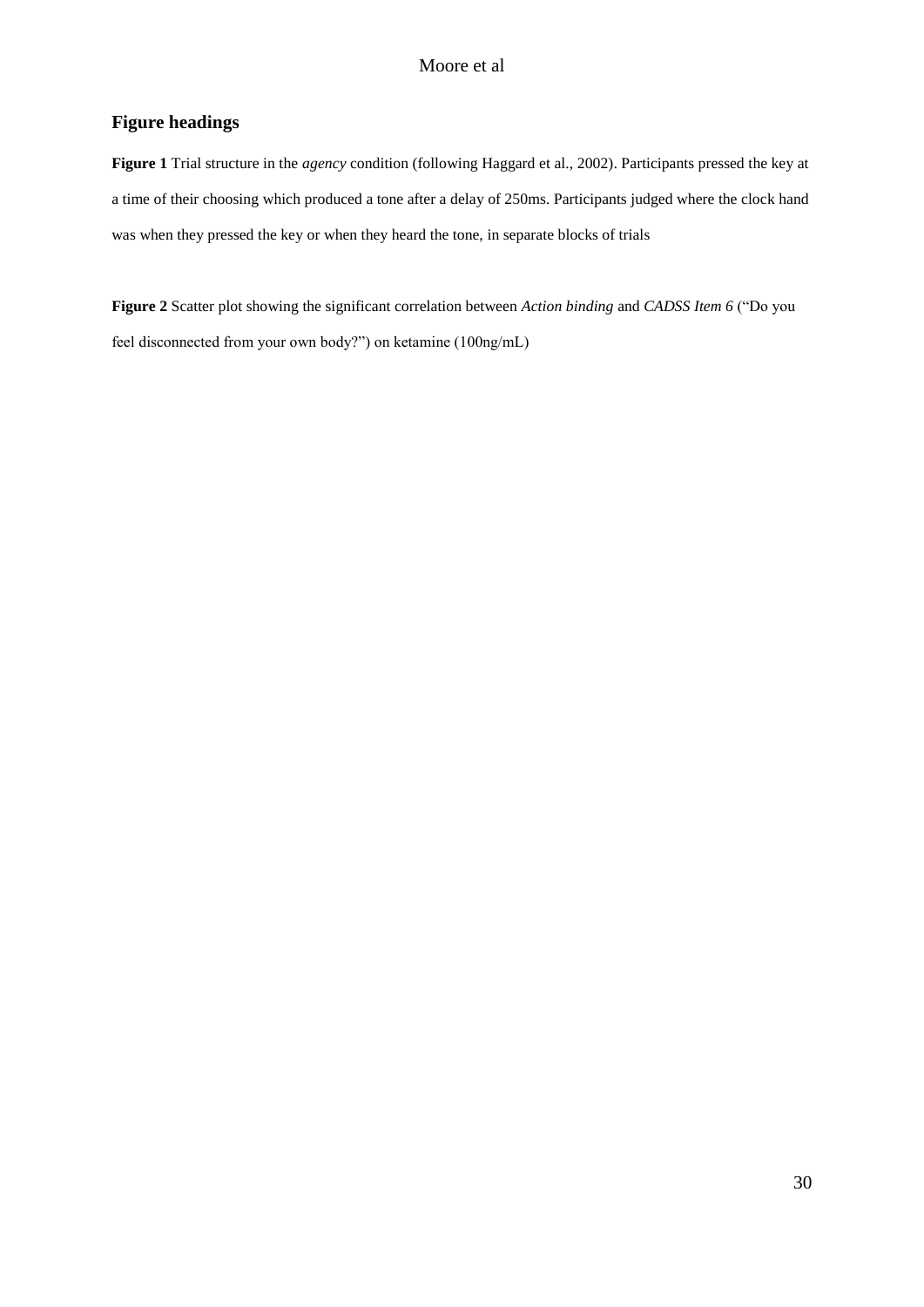# **Figures**

# **Figure 1**

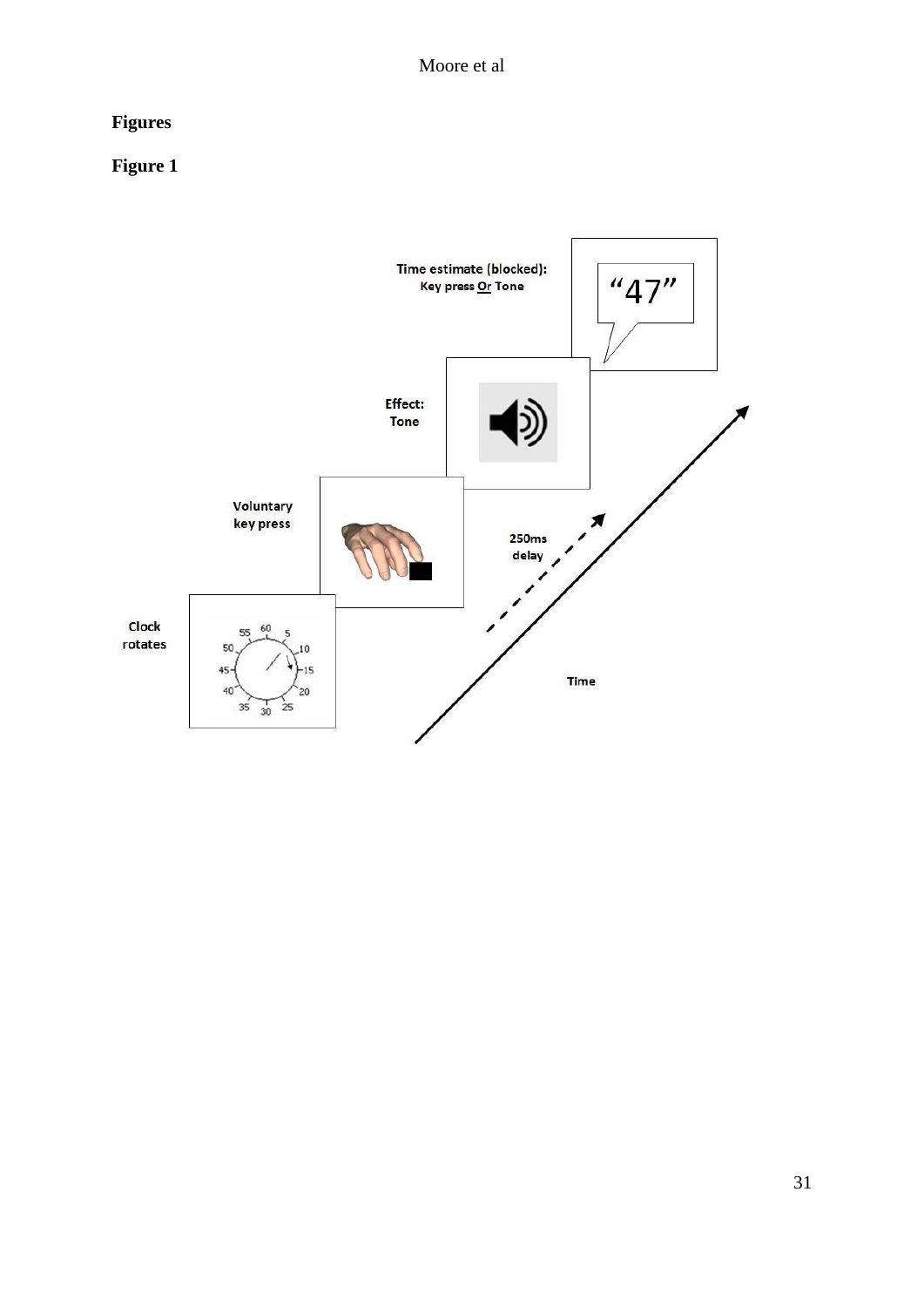